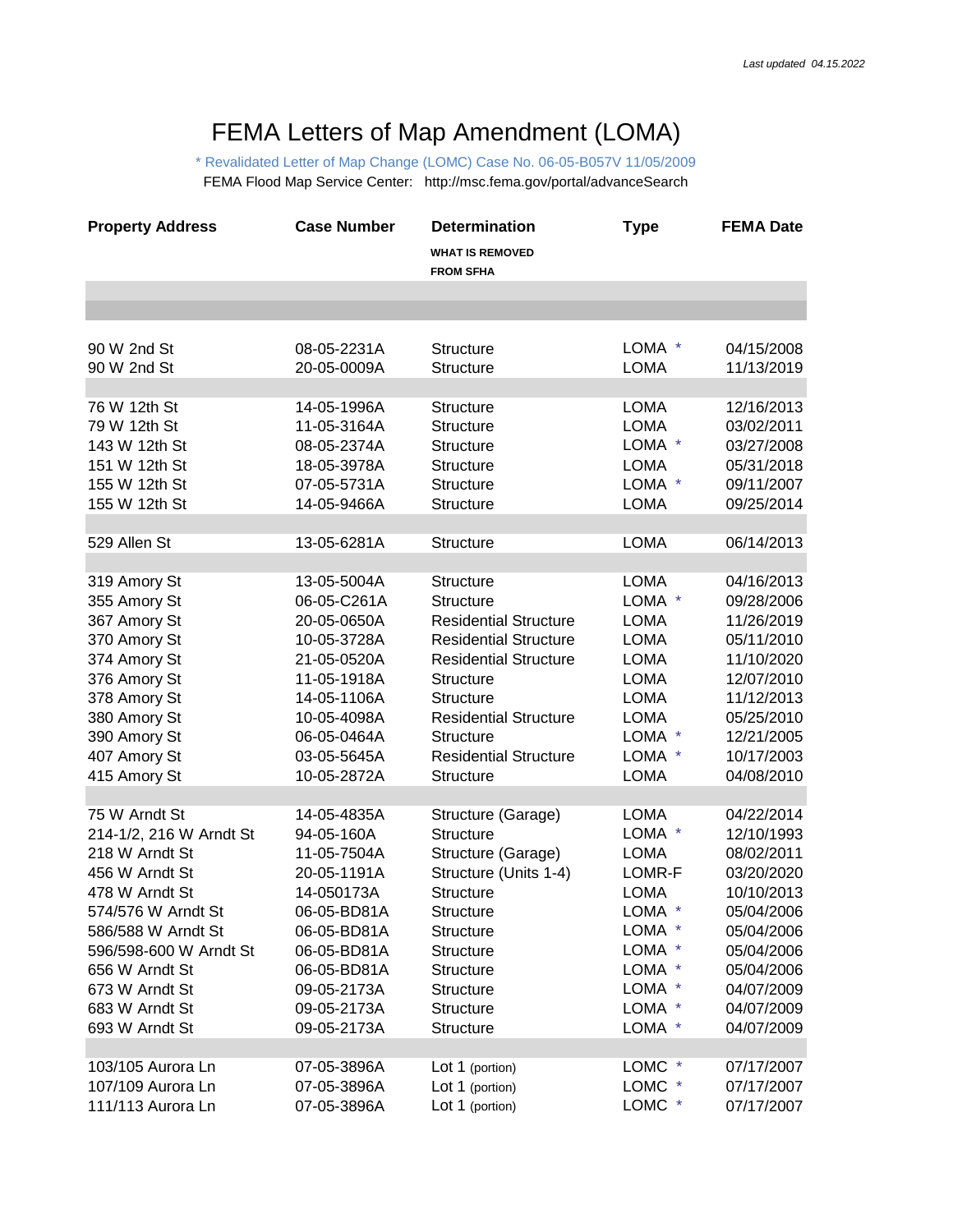| 115/117 Aurora Ln | 07-05-3896A | Lot 1 (portion)                       | LOMC *      | 07/17/2007 |
|-------------------|-------------|---------------------------------------|-------------|------------|
| 116 Aurora Ln     | 07-05-3896A | Lot 47 (portion)                      | LOMC *      | 07/17/2007 |
| 125/127 Aurora Ln | 13-05-5403A | <b>Structure</b>                      | <b>LOMA</b> | 05/09/2013 |
| 126/128 Aurora Ln | 07-05-3896A | Lot $46 + N40'$ of Lot $45$ (portion) | LOMC *      | 07/17/2007 |
| 126/128 Aurora Ln | 14-05-9381A | <b>Residential Structure</b>          | <b>LOMA</b> | 11/06/2014 |
|                   |             |                                       |             |            |
| 142 E Bank St     | 06-05-BR74A | <b>Structure</b>                      | LOMA *      | 06/28/2006 |
| 156 E Bank St     | 04-05-2789A | <b>Residential Structure</b>          | LOMA *      | 04/23/2004 |
| 159 E Bank St     | 07-05-5553A | <b>Structure</b>                      | LOMA *      | 09/04/2007 |
| 229 E Bank St     | 19-05-2800A | <b>Residential Structure</b>          | <b>LOMA</b> | 04/16/2019 |
| 233 E Bank St     | 15-05-4412A | Res + Garage                          | <b>LOMA</b> | 05/14/2015 |
| 237 E Bank St     | 19-05-0693A | Res + Garage                          | <b>LOMA</b> | 11/20/2018 |
| 243 E Bank St     | 15-05-4551A | <b>Structure</b>                      | <b>LOMA</b> | 06/02/2015 |
| 253 E Bank St     | 13-05-8015A | <b>Residential Structure</b>          | <b>LOMA</b> | 09/05/2013 |
| 257 E Bank St     | 14-05-4227A | <b>Structure</b>                      | <b>LOMA</b> | 03/06/2014 |
| 261 E Bank St     | 13-05-4859A | <b>Structure</b>                      | <b>LOMA</b> | 04/10/2013 |
| 265 E Bank St     | 12-05-3875A | <b>Structure</b>                      | <b>LOMA</b> | 03/13/2012 |
| 279 E Bank St     | 16-05-4771A | Res + Garage                          | <b>LOMA</b> | 05/24/2016 |
| 280 E Bank St     | 16-05-1297A | Res + Garage                          | <b>LOMA</b> | 01/05/2016 |
| 287 E Bank St     | 11-05-5524A | <b>Structure</b>                      | <b>LOMA</b> | 05/11/2011 |
| 295 E Bank St     | 18-05-0157A | Structure (Residence)                 | <b>LOMA</b> | 10/10/2017 |
| 296 E Bank St     | 12-05-3555A | <b>Residential Structure</b>          | <b>LOMA</b> | 03/15/2012 |
| 308 E Bank St     | 18-05-5949A | <b>Structure</b>                      | <b>LOMA</b> | 08/29/2018 |
| 301 E Bank St     | 19-05-3463A | Structure                             | <b>LOMA</b> | 05/31/2019 |
| 341 E Bank St     | 12-05-7009A | <b>Structure</b>                      | <b>LOMA</b> | 06/18/2012 |
| 342 E Bank St     | 07-05-3557A | <b>Structure</b>                      | LOMA *      | 05/08/2007 |
| 346 E Bank St     | 02-05-0352A | <b>Residential Structure</b>          | LOMA *      | 11/28/2001 |
| 350 E Bank St     | 98-05-6070A | <b>Residential Structure</b>          | LOMA *      | 10/21/1998 |
| 365 E Bank St     |             |                                       | <b>LOMA</b> | 01/18/2018 |
|                   | 18-05-1915A | Structure (Res + Shed)                |             |            |
| 16 W Bank St      | 14-05-7724A | Res + Garage                          | <b>LOMA</b> | 07/22/2014 |
| 39 W Bank St      | 08-05-2372A | <b>Structure</b>                      | LOMA *      | 03/27/2008 |
| 52 W Bank St      | 21-05-4374A | <b>Structure</b>                      | <b>LOMA</b> | 09/01/2021 |
| 61 W Bank St      | 17-05-5020A | <b>Structure</b>                      | <b>LOMA</b> | 06/28/2017 |
|                   |             |                                       |             |            |
| 122 N Bell St     | 11-05-2400A | Structure                             | <b>LOMA</b> | 12/29/2010 |
| 140 N Bell St     | 16-05-1598A | <b>Structure</b>                      | <b>LOMA</b> | 12/31/2015 |
| 160 N Bell St     | 18-05-3228A | Res + Garage                          | <b>LOMA</b> | 04/04/2018 |
| 166 N Bell St     | 17-05-5169A | <b>Residential Structure</b>          | <b>LOMA</b> | 06/22/2017 |
| 205 N Bell St     | 07-05-2534A | <b>Structure</b>                      | LOMA *      | 03/08/2007 |
| 217 N Bell St     | 07-05-2534A | Res + Garage                          | LOMA *      | 03/08/2007 |
| 222 N Bell St     | 07-05-2534A | Res + Garage                          | LOMA *      | 03/08/2007 |
| 225 N Bell St     | 07-05-2534A | Res + Garage + Shed                   | LOMA *      | 03/08/2007 |
| 226 N Bell St     | 07-05-2534A | <b>Structure</b>                      | LOMA *      | 03/08/2007 |
| 230 N Bell St     | 07-05-2534A | <b>Structure</b>                      | LOMA *      | 03/08/2007 |
| 231 N Bell St     | 07-05-2534A | Res + Garage                          | LOMA *      | 03/08/2007 |
| 236 N Bell St     | 07-05-2534A | <b>Structure</b>                      | LOMA *      | 03/08/2007 |
|                   |             |                                       |             |            |
| 152 Bischoff St   | 96-05-2114A | LOt 37 Ruepings 2nd Addn              | LOMC *      | 05/06/1996 |
| 160 Bischoff St   | 21-05-3954A | <b>Structure</b>                      | <b>LOMA</b> | 07/29/2021 |
| 161 Bischoff St   | 18-05-4256A | <b>Structure</b>                      | <b>LOMA</b> | 06/07/2018 |
|                   |             |                                       |             |            |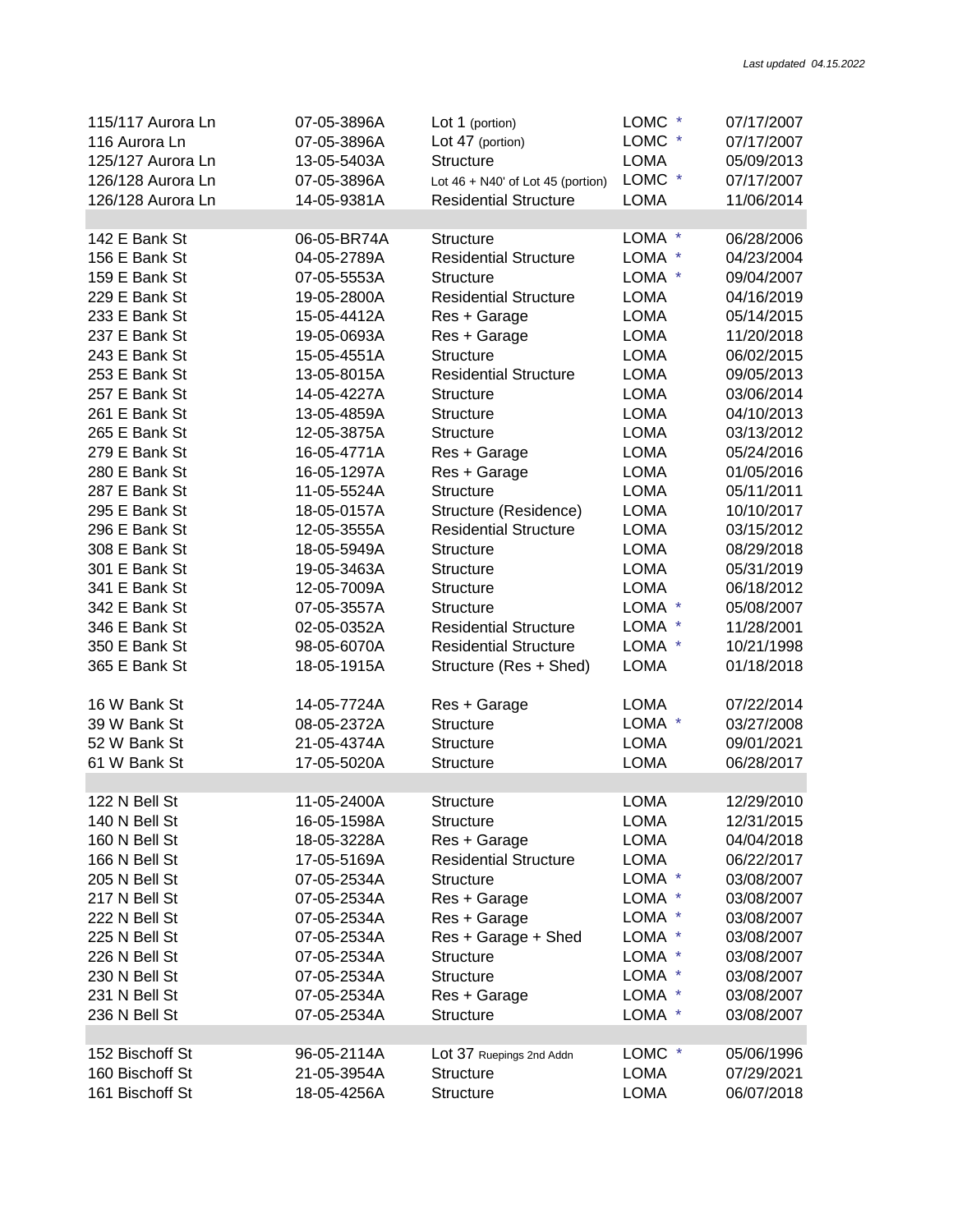| 164 Bischoff St              | 17-05-6338A | <b>Structure</b>             | <b>LOMA</b> | 08/23/2017 |
|------------------------------|-------------|------------------------------|-------------|------------|
| 165 Bischoff St              | 17-05-6108A | Res + Garage                 | <b>LOMA</b> | 08/09/2017 |
| 170 Bischoff St              | 12-05-7771A | <b>Structure</b>             | <b>LOMA</b> | 07/11/2012 |
| 174 Bischoff St              | 17-05-0367A | Res + Garage                 | <b>LOMA</b> | 11/07/2016 |
| 175 Bischoff St              | 17-05-2969A | <b>Structure</b>             | <b>LOMA</b> | 03/06/2017 |
| 237 Bischoff St              | 07-05-4673A | <b>Structure</b>             | LOMA *      | 07/05/2007 |
| 258 Bischoff St              | 15-05-4809A | Res + Garage                 | <b>LOMA</b> | 06/16/2015 |
| 287 Bischoff St              | 06-05-0715A | <b>Structure</b>             | LOMA *      | 01/12/2006 |
| 307 Bischoff St              | 15-05-6648A | <b>Structure</b>             | <b>LOMA</b> | 08/05/2015 |
| 334 Bischoff St              | 05-05-4607A | Not Removed (Structure)      | LOMA-DEN    | 09/27/2005 |
| 342 Bischoff St              | 17-05-5664A | <b>Structure</b>             | <b>LOMA</b> | 07/24/2017 |
| 357 Bischoff St              | 18-05-3980A | <b>Structure</b>             | <b>LOMA</b> | 10/02/2019 |
| 361 Bischoff St              | 15-05-1331A | Structure                    | <b>LOMA</b> | 11/28/2014 |
| 362 Bischoff St              | 15-05-4375A | <b>Structure</b>             | <b>LOMA</b> | 05/18/2015 |
| 365 Bischoff St              | 14-05-1111A | <b>Structure</b>             | <b>LOMA</b> | 11/12/2013 |
| 366 Bischoff St              | 15-05-0786A | <b>Structure</b>             | <b>LOMA</b> | 11/03/2014 |
|                              |             |                              |             |            |
| 975 Bluehill Ave             | 96-05-082A  | Lot 28 Southview Acres       | LOMC *      | 04/01/1996 |
|                              |             |                              |             |            |
| 89 N Boardman Street         | 17-05-6817A | <b>Structure</b>             | <b>LOMA</b> | 09/18/2017 |
|                              |             |                              |             |            |
| 245 N Brooke St              | 07-05-2110A | <b>Structure</b>             | LOMA *      | 02/13/2007 |
| 42 S Brooke & 24 S Brooke St | 14-05-8236A | <b>Structure</b>             | <b>LOMA</b> | 09/25/2014 |
| 160 S Brooke St              | 13-05-2397A | <b>Structure</b>             | <b>LOMA</b> | 01/07/2013 |
|                              |             |                              |             |            |
| 132 N Butler St              | 16-05-0993A | <b>Structure</b>             | <b>LOMA</b> | 12/01/2015 |
| 150 N Butler St              | 03-05-4947A | <b>Residential Structure</b> | LOMA *      | 09/24/2003 |
| 155 N Butler St              | 00-05-0124A | <b>Structure</b>             | LOMA *      | 01/05/2000 |
| 155 N Butler St              | 10-05-3345A | <b>Structure</b>             | <b>LOMA</b> | 05/28/2010 |
| 180 N Butler St              | 05-05-0705A | Structure                    | LOMA *      | 12/08/2004 |
|                              |             |                              |             |            |
| 124 Central Ave              | 08-05-1235A | <b>Structure</b>             | LOMA *      | 01/22/2008 |
|                              |             |                              |             |            |
| 601 Clark St                 | 14-05-7867A | <b>Structure</b>             | <b>LOMA</b> | 07/18/2014 |
|                              |             |                              |             |            |
| 315 Cottage Ave              | 17-05-4004A | <b>Structure</b>             | <b>LOMA</b> | 05/02/2017 |
| 326 Cottage Ave              | 05-05-4370A | <b>Structure</b>             | LOMA *      | 09/13/2005 |
|                              |             |                              |             |            |
| 16 E Cotton St               | 04-05-3690A | Property                     | LOMA *      | 06/16/2004 |
| 21 E Cotton St               | 17-05-3500A | <b>Structure</b>             | <b>LOMA</b> | 04/06/2017 |
| 24 E Cotton St               | 05-05-0533A | <b>Structure</b>             | LOMA *      | 12/16/2004 |
| 32 E Cotton St               | 00-05-3190A | Structure (Dwelling)         | LOMA *      | 05/02/2000 |
| 32 E Cotton St               | 11-05-2263A | <b>Structure</b>             | <b>LOMA</b> | 12/28/2010 |
| 52 E Cotton St               | 18-05-3320A | Structure                    | <b>LOMA</b> | 04/06/2018 |
| 53 E Cotton St               | 05-05-5404A | <b>Structure</b>             | LOMA *      | 11/16/2005 |
| 56 E Cotton St               | 09-05-5313A | <b>Structure</b>             | LOMA *      | 08/25/2009 |
| 56 E Cotton St               | 10-05-1422A | <b>Structure</b>             | <b>LOMA</b> | 02/02/2010 |
| 57 E Cotton St               | 20-05-4229A | Structure (Residence)        | <b>LOMA</b> | 09/09/2020 |
| 64 E Cotton St               | 11-05-7217A | <b>Structure</b>             | <b>LOMA</b> | 07/14/2011 |
| 70 E Cotton St               | 93-05-0859W |                              | LOMC *      | 05/21/1993 |
|                              |             |                              |             |            |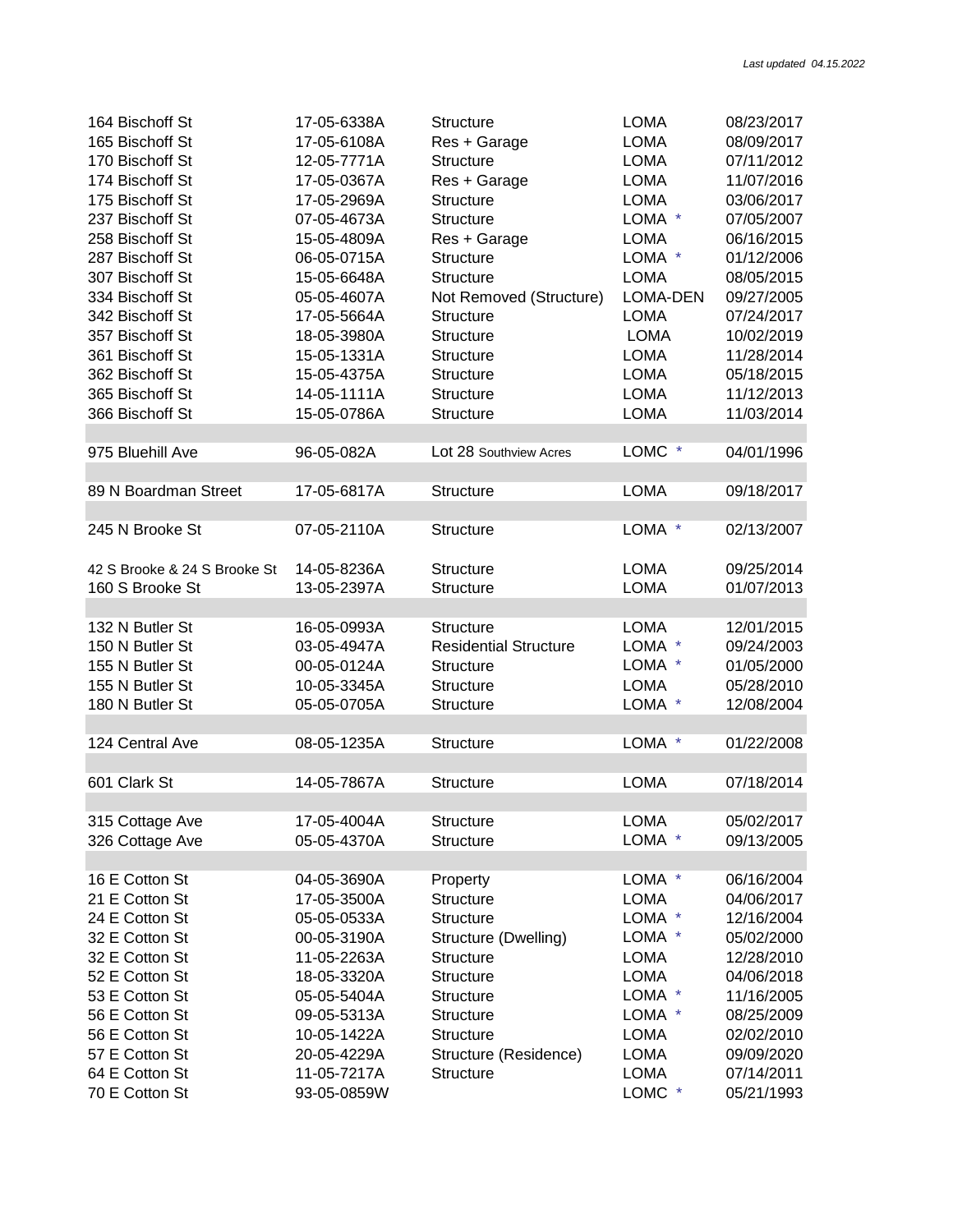| 252 E Cotton St       | 11-05-2912A | <b>Structure</b>             | <b>LOMA</b> | 01/19/2011 |
|-----------------------|-------------|------------------------------|-------------|------------|
| 258 E Cotton St       | 17-05-6290A | Res + Garage                 | <b>LOMA</b> | 08/18/2017 |
| 268 E Cotton St       | 21-05-1384A | Res + Garage                 | <b>LOMA</b> | 02/19/2021 |
|                       |             |                              |             |            |
| 11 W Cotton St        | 96-05-3614A |                              | LOMC *      | 08/22/1996 |
| 11 W Cotton St        | 14-05-4275A | <b>Structure</b>             | <b>LOMA</b> | 03/10/2014 |
| 60 W Cotton St        | 16-05-3492A | <b>Structure</b>             | <b>LOMA</b> | 03/21/2016 |
| 64 W Cotton St        | 13-05-6779A | Res + Garage                 | <b>LOMA</b> | 07/30/2013 |
| 70 W Cotton St        | 13-05-7193A | <b>Structure</b>             | <b>LOMA</b> | 08/02/2013 |
| 70 W Cotton St        | 13-05-7636A | Structure (Garage)           | <b>LOMA</b> | 08/22/2013 |
| 75 W Cotton St        | 17-05-1281A | <b>Structure</b>             | <b>LOMA</b> | 12/09/2016 |
| 76 W Cotton St        | 14-05-3023A | <b>Residential Structure</b> | <b>LOMA</b> | 02/11/2014 |
| 79 W Cotton St        | 14-05-1108A | <b>Structure</b>             | <b>LOMA</b> | 11/13/2013 |
| 80 W Cotton St        | 15-05-2507A | Res + Garage                 | <b>LOMA</b> | 02/26/2015 |
| 109 W Cotton St       | 12-05-4491A | <b>Structure</b>             | <b>LOMA</b> | 04/02/2012 |
| 121 W Cotton St       | 12-05-4579A | <b>Residential Structure</b> | <b>LOMA</b> | 04/03/2014 |
| 134 W Cotton St       | 21-05-2784A | Res + Garage                 | <b>LOMA</b> | 05/03/2021 |
| 137 W Cotton St       | 08-05-3036A | <b>Structure</b>             | LOMA *      | 05/13/2008 |
| 159 W Cotton St       | 08-05-3885A | <b>Structure</b>             | LOMA *      | 07/15/2008 |
|                       |             |                              |             |            |
| 500 E Division St     | 02-05-0263A | <b>Residential Structure</b> | <b>LOMA</b> | 11/09/2001 |
| 500 E Division St     | 02-05-0766X | <b>Residential Structure</b> | LOMA *      | 12/07/2001 |
|                       |             |                              |             |            |
| 75 W Division St      | 14-05-1227A | <b>Structure</b>             | <b>LOMA</b> | 11/14/2013 |
| 130 W Division St     | 06-05-BY67A | <b>Structure</b>             | LOMR-F *    | 09/01/2006 |
| 150 W Division St     | 06-05-BY66A | <b>Structure</b>             | LOMR-F *    | 08/29/2006 |
| 152 W Division St     |             |                              |             |            |
|                       | 14-05-0988A | <b>Structure</b>             | <b>LOMA</b> | 11/07/2013 |
| 154/156 W Division St | 15-05-0129A | <b>Structure</b>             | LOMA *      | 11/03/2004 |
|                       |             |                              |             |            |
| 295-297 Doty St       | 21-05-0194A | Structure (Res + Garage)     | <b>LOMA</b> | 10/15/2020 |
| 301 Doty St           | 18-05-2541A | <b>Structure</b>             | <b>LOMA</b> | 02/27/2018 |
| 320 Doty St           | 16-05-2870A | <b>Structure</b>             | <b>LOMA</b> | 02/18/2016 |
| 331 Doty St           | 10-05-5263A | Res + Garage                 | <b>LOMA</b> | 07/15/2010 |
| 336 Doty St           | 16-05-4476A | Structure (Garage)           | <b>LOMA</b> | 05/17/2016 |
| 338 Doty St           | 10-05-3417A | <b>Residential Structure</b> | <b>LOMA</b> | 05/11/2010 |
| 344 Doty St           | 10-05-5705A | Structure                    | <b>LOMA</b> | 08/24/2010 |
| 356 Doty St           | 11-05-3705A | Structure                    | <b>LOMA</b> | 02/22/2011 |
|                       |             |                              |             |            |
| 19 Eastgate PI        | 07-05-3397A | <b>Structure</b>             | LOMA *      | 05/01/2007 |
| 25 Eastgate PI        | 04-05-A801A | Structure                    | LOMA *      | 09/29/2004 |
| 33 Eastgate Pl        | 03-05-4597A | <b>Residential Structure</b> | LOMA *      | 09/22/2003 |
|                       |             |                              |             |            |
| 582 Elizabeth St      | 11-05-4072A | Structure                    | <b>LOMA</b> | 03/07/2011 |
|                       |             |                              |             |            |
| 248 Elm St            | 20-05-4004A | <b>Structure</b>             | <b>LOMA</b> | 07/29/2020 |
|                       |             |                              |             |            |
| 25 Elm Tree Ln        | 08-05-5411A | <b>Structure</b>             | LOMA *      | 10/28/2008 |
| 37 Elm Tree Ln        | 06-05-B431A | <b>Structure</b>             | LOMA *      | 02/28/2006 |
| 37 Elm Tree Ln        | 14-05-4284A | Structure (Garage)           | <b>LOMA</b> | 03/25/2014 |
| 47 Elm Tree Ln        | 11-05-5192A | <b>Structure</b>             | <b>LOMA</b> | 04/25/2011 |
| 48 Elm Tree Ln        | 18-05-5118A | <b>Structure</b>             | <b>LOMA</b> | 07/18/2018 |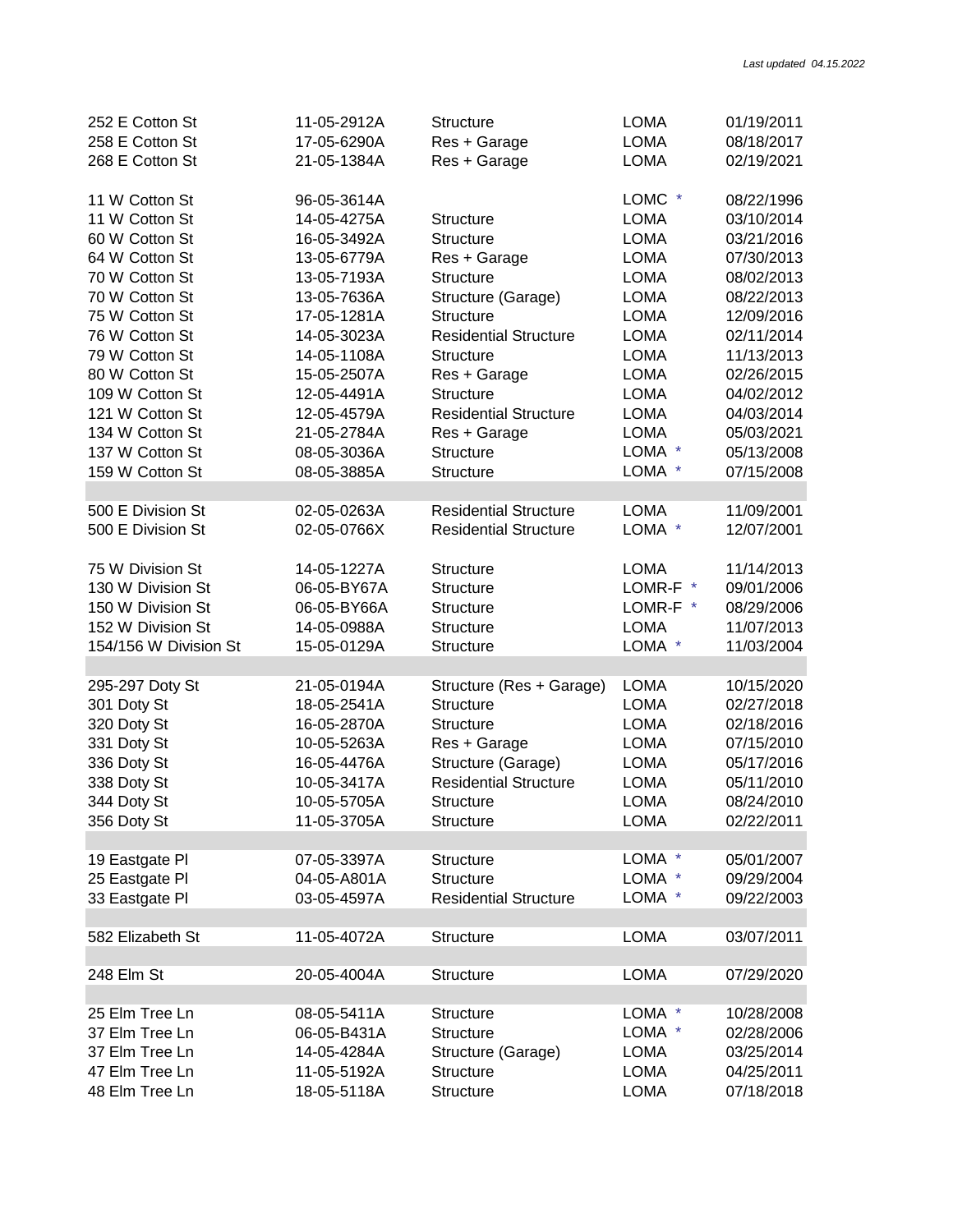| 58 Elm Tree Ln                 | 05-05-3822A | <b>Structure</b>             | LOMA *         | 08/09/2005 |
|--------------------------------|-------------|------------------------------|----------------|------------|
| 120 Forest Ave                 | 09-05-2074A | Structure                    | LOMA *         | 02/18/2009 |
| 212 Forest Ave                 | 04-05-2917A | <b>Structure</b>             | LOMA *         | 05/12/2004 |
| 251 Forest Ave                 | 11-05-1943A | <b>Structure</b>             | <b>LOMA</b>    | 12/07/2010 |
| 319 Forest Ave                 | 14-05-9574A | <b>Structure</b>             | <b>LOMA</b>    | 09/30/2014 |
| 320 Forest Ave                 | 20-05-0057A | <b>Structure</b>             | <b>LOMA</b>    | 10/11/2019 |
| 325 Forest Ave                 | 11-05-2706A | <b>Structure</b>             | <b>LOMA</b>    | 01/11/2011 |
| 397 Garfield St                | 17-05-3601A | Structure (Residence)        | <b>LOMA</b>    | 04/07/2017 |
| 397 Garfield St                | 17-05-3601A | Structure (Garage)           | <b>LOMA</b>    | 04/07/2017 |
| 522 Garfield St                | 06-05-BK06A | Not Removed (Property)       | LOMA-DEN       | 06/13/2006 |
| 522 Garfield St                | 06-05-C195A | <b>Structure</b>             | LOMA *         | 10/03/2006 |
| 738 Glenwood Dr                | 12-05-6493A | <b>Structure</b>             | <b>LOMA</b>    | 06/19/2012 |
| 754 Glenwood Dr                | 02-05-4610A | <b>Structure</b>             | LOMA *         | 12/04/2002 |
| 762 Glenwood Dr                | 10-05-1965A | <b>Residential Structure</b> | <b>LOMA</b>    | 03/11/2010 |
| 770 Glenwood Dr                | 10-05-3569A | <b>Residential Structure</b> | <b>LOMA</b>    | 04/29/2010 |
| 778 Glenwood Dr                | 10-05-3568A | <b>Residential Structure</b> | <b>LOMA</b>    | 04/29/2010 |
| 790 Glenwood Dr                | 10-05-4554A | <b>Structure</b>             | <b>LOMA</b>    | 06/15/2010 |
| 255/257/259 Grand Ct           | 06-05-BD81A | <b>Structure</b>             | <b>LOMA</b>    | 05/04/2006 |
| 260/264 Grand Ct               | 06-05-BD81A | <b>Structure</b>             | <b>LOMA</b>    | 05/04/2006 |
| 263/265/267Grand Ct            | 06-05-BD81A | <b>Structure</b>             | <b>LOMA</b>    | 05/04/2006 |
| 270/276 Grand Ct               | 06-05-BD81A | <b>Structure</b>             | <b>LOMA</b>    | 05/04/2006 |
| 306 Grand Ct                   | 06-05-BD81A | <b>Structure</b>             | <b>LOMA</b>    | 05/04/2006 |
| 500 Greenwood St               | 16-05-3071A | <b>Structure</b>             | <b>LOMA</b>    | 03/07/2016 |
| 536 Greenwood St               | 02-05-2642A | Res + Garage                 | LOMA *         | 05/15/2002 |
| 465 Grove St                   | 15-05-3215A | <b>Structure</b>             | <b>LOMA</b>    | 03/02/2015 |
| 496 Grove St                   | 02-05-7180A | <b>Residential Structure</b> | <b>LOMA</b>    | 06/28/2012 |
| 614 Guinette Avenue            | 14-05-1032A | <b>Structure</b>             | <b>LOMA</b>    | 11/07/2013 |
| 104 Hamilton Place             | 21-05-0192A | Structure                    | <b>LOMA</b>    | 10/14/2020 |
| 141 Hamilton Place             | 20-05-2808A | Structure (Residence)        | LOMR-F         | 05/27/2020 |
| 160 Hamilton Place             | 14-05-3656A | Structure (Dwelling)         | <b>LOMA</b>    | 03/11/2014 |
| 140-160 E Harbor View Dr       | 06-05-B498C | Portion of Property          | <b>CLOMR-F</b> | 03/30/2006 |
| 154/156/158/160 Harbor View Dr | 11-05-8253A | Structure (Units 1-4)        | <b>LOMA</b>    | 09/22/2011 |
| 230 N Hickory St               | 06-05-C155A | <b>Structure</b>             | LOMA *         | 09/19/2006 |
| 230 N Hickory St               | 07-05-2534A | Structure (Shed)             | LOMA           | 03/08/2007 |
| 248 N Hickory St               | 07-05-2534A | Structure + Shed             | <b>LOMA</b>    | 03/08/2007 |
| 275 N Hickory St               | 03-05-1210A | Structure                    | LOMA *         | 01/10/2003 |
| 401 N Hickory St               | 08-05-2928A | <b>Structure</b>             | LOMA *         | 04/30/2008 |
| 420 N Hickory St               | 16-05-3195A | Res+Garage+Shed 1-2          | <b>LOMA</b>    | 03/08/2016 |
| 554 N Hickory St               | 06-05-C093A | <b>Structure</b>             | LOMA *         | 09/14/2006 |
| 1000 Honeysuckle Ln            | 98-05-988A  | Prairie Manor Lot 6          | LOMA *         | 01/14/1998 |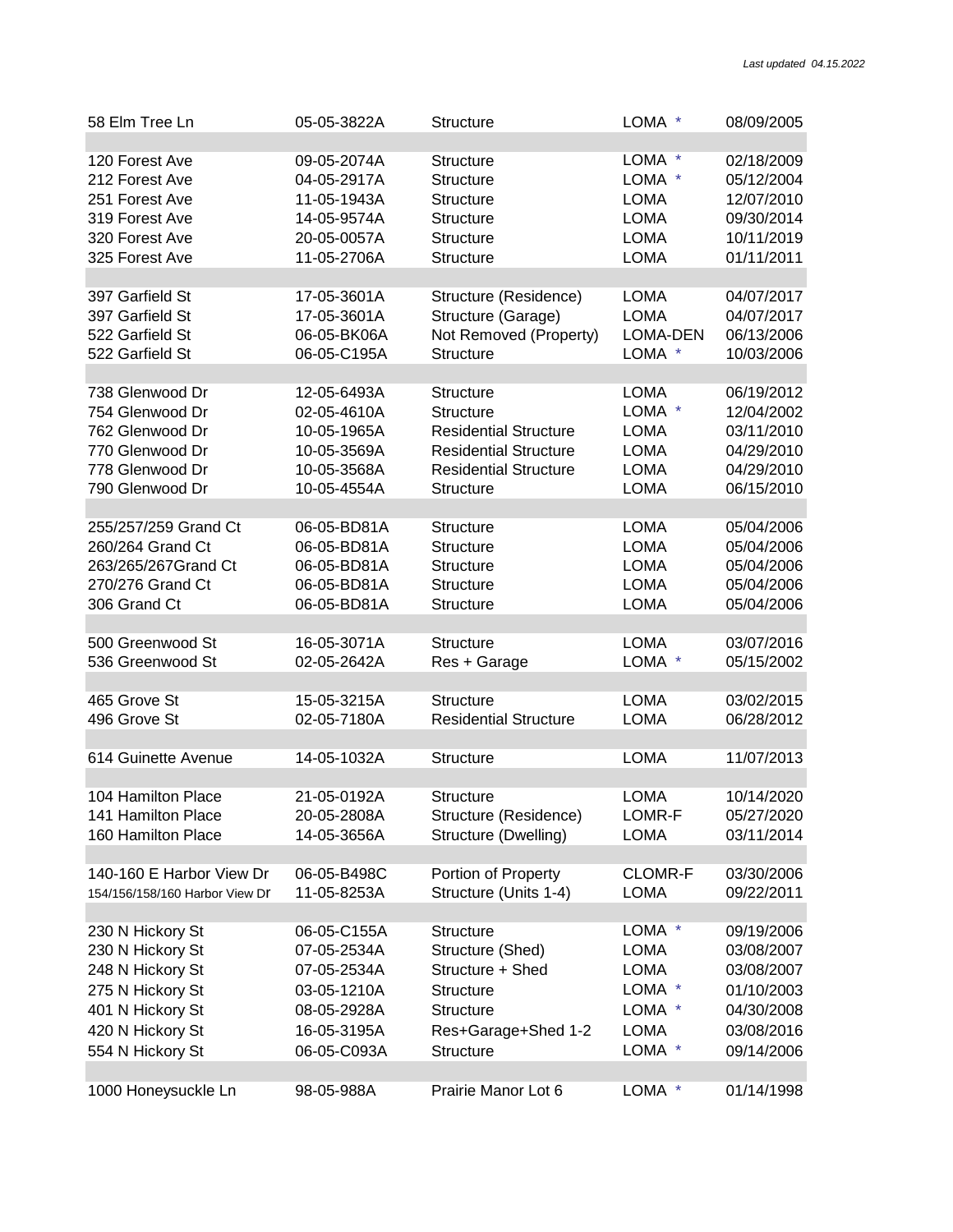e e

| 212 Johnson Ct     | 15-05-6999A | Structure (Skelton)          | <b>LOMA</b>       | 08/18/2015 |
|--------------------|-------------|------------------------------|-------------------|------------|
|                    |             |                              |                   |            |
| 435 E Johnson St   | 18-05-4032A | Res + Garage                 | <b>LOMA</b>       | 05/25/2018 |
| 447 E Johnson St   | 10-05-3406A | Structure (Dwelling)         | <b>LOMA</b>       | 06/24/2010 |
| 459 E Johnson St   | 19-05-1321A | Res + Garage                 | <b>LOMA</b>       | 12/31/2018 |
| 465 E Johnson St   | 14-05-4638A | <b>Residential Structure</b> | <b>LOMA</b>       | 03/27/2014 |
| 468 E Johnson St   | 19-05-0250A | Structure (Gar + Res)        | <b>LOMA</b>       | 11/26/2018 |
| 469 E Johnson St   | 12-05-7006A | <b>Structure</b>             | <b>LOMA</b>       | 06/15/2012 |
| 474 E Johnson St   | 12-05-6920A | <b>Structure</b>             | <b>LOMA</b>       | 06/13/2012 |
| 484 E Johnson St   | 17-05-3488A | Structure (Residence)        | <b>LOMA</b>       | 04/05/2017 |
| 484 E Johnson St   | 17-05-3488A | Structure (Garage)           | <b>LOMA</b>       | 04/05/2017 |
| 949 E Johnson St   | 04-05-A806A | Structure                    | LOMR-FW           | 09/29/2004 |
| 976 E Johnson St   | 11-05-0676A | <b>Structure</b>             | <b>LOMA</b>       | 01/18/2011 |
| 350 W Johnson St   | 18-05-2817A | <b>Structure</b>             | LOMA              | 04/03/2018 |
| 427 W Johnson St   | 07-05-2534A | <b>Structure</b>             | <b>LOMA</b>       | 03/08/2007 |
| 444 W Johnson St   | 99-05-3322A | <b>Structure</b>             | LOMR-F *          | 07/09/1999 |
| 444 W Johnson St   | 10-05-2329A | <b>Structure</b>             | LOMR-F            | 03/25/2010 |
| 459 W Johnson St   | 99-05-7306A | Not Removed (Structure)      | LOMA-DEN          | 02/04/2000 |
| 468 W Johnson St   | 09-05-3656A | Structure                    | LOMA *            | 07/02/2009 |
| 477 W Johnson St   | 07-05-2534A | <b>Structure</b>             | <b>LOMA</b>       | 03/08/2007 |
| 484 W Johnson St   | 08-05-0184A | <b>Structure</b>             | LOMA *            | 10/23/2007 |
| 501 W Johnson St   | 07-05-2534A | <b>Structure</b>             | <b>LOMA</b>       | 03/08/2007 |
| 510 W Johnson St   | 10-05-2125A | Portion of Property          | <b>LOMA</b>       | 03/25/2010 |
| 511 W Johnson St   | 07-05-2534A | <b>Structure</b>             | <b>LOMA</b>       | 03/08/2007 |
| 547 W Johnson St   | 14-05-8094A | <b>Structure</b>             | <b>LOMA</b>       | 07/28/2014 |
| 551 W Johnson St   | 10-05-3842A | <b>Structure</b>             | LOMR-F            | 07/01/2010 |
| 562 W Johnson St   | 05-05-4657A | <b>Structure</b>             | LOMA *            | 09/29/2005 |
| 577 W Johnson St   | 14-05-5017A | <b>Structure</b>             | <b>LOMA</b>       | 04/01/2014 |
|                    |             |                              |                   |            |
| 30 Kairis Ct       | 09-05-1872A | Structure                    | LOMA *            | 03/31/2009 |
|                    |             |                              |                   |            |
| 5 Kathryn Ct       | 05-05-4833A | Prairie Manor Lot 48         | LOMR-F *          | 10/13/2005 |
| 17 Kathryn Ct      | 05-05-4833A | Prairie Manor Lot 47         | LOMR-F *          | 10/13/2005 |
| 18 Kathryn Ct      | 05-05-4833A | Prairie Manor Lot 45         | LOMR-F *          | 10/13/2005 |
| 24 Kathryn Ct      | 05-05-4833A | Prairie Manor Lot 46         | LOMR-F *          | 10/13/2005 |
| 584 Ledgeview Blvd | 99-05-6750A | <b>Structure</b>             | LOMA *            | 01/07/2000 |
| 596 Ledgeview Blvd | 05-05-4371A | <b>Structure</b>             | LOMA *            | 09/13/2005 |
| 612 Ledgeview Blvd | 99-05-154A  | <b>Structure</b>             | LOMA *            | 11/04/1998 |
| 632 Ledgeview Blvd | 00-05-3088A | <b>Structure</b>             | LOMA *            | 05/16/2000 |
| 633 Ledgeview Blvd | 18-05-1926A | <b>Structure</b>             | <b>LOMA</b>       | 01/17/2018 |
| 646 Ledgeview Blvd | 06-05-BZ69A | Res + Garage                 | LOMA *            | 09/21/2006 |
|                    |             |                              |                   |            |
| 550 Lee Ct         | 17-05-4419A | Structure                    | <b>LOMA</b>       | 05/19/2017 |
| 556 Lee Ct         | 13-05-7194A | <b>Structure</b>             | <b>LOMA</b>       | 07/26/2013 |
| 560 Lee Ct         | 97-05-4742A | <b>Structure</b>             | <b>LOMA</b> reval | 10/17/1997 |
| 560 Lee Ct         | 97-05-4742A |                              | LOMA *            | 10/17/1997 |
| 570 Lee Ct         | 96-05-3002A |                              | LOMA *            | 07/02/1996 |
|                    |             |                              |                   |            |
| 52 N Lincoln Ave   | 18-05-1469A | Res + Garage                 | <b>LOMA</b>       | 12/20/2017 |

п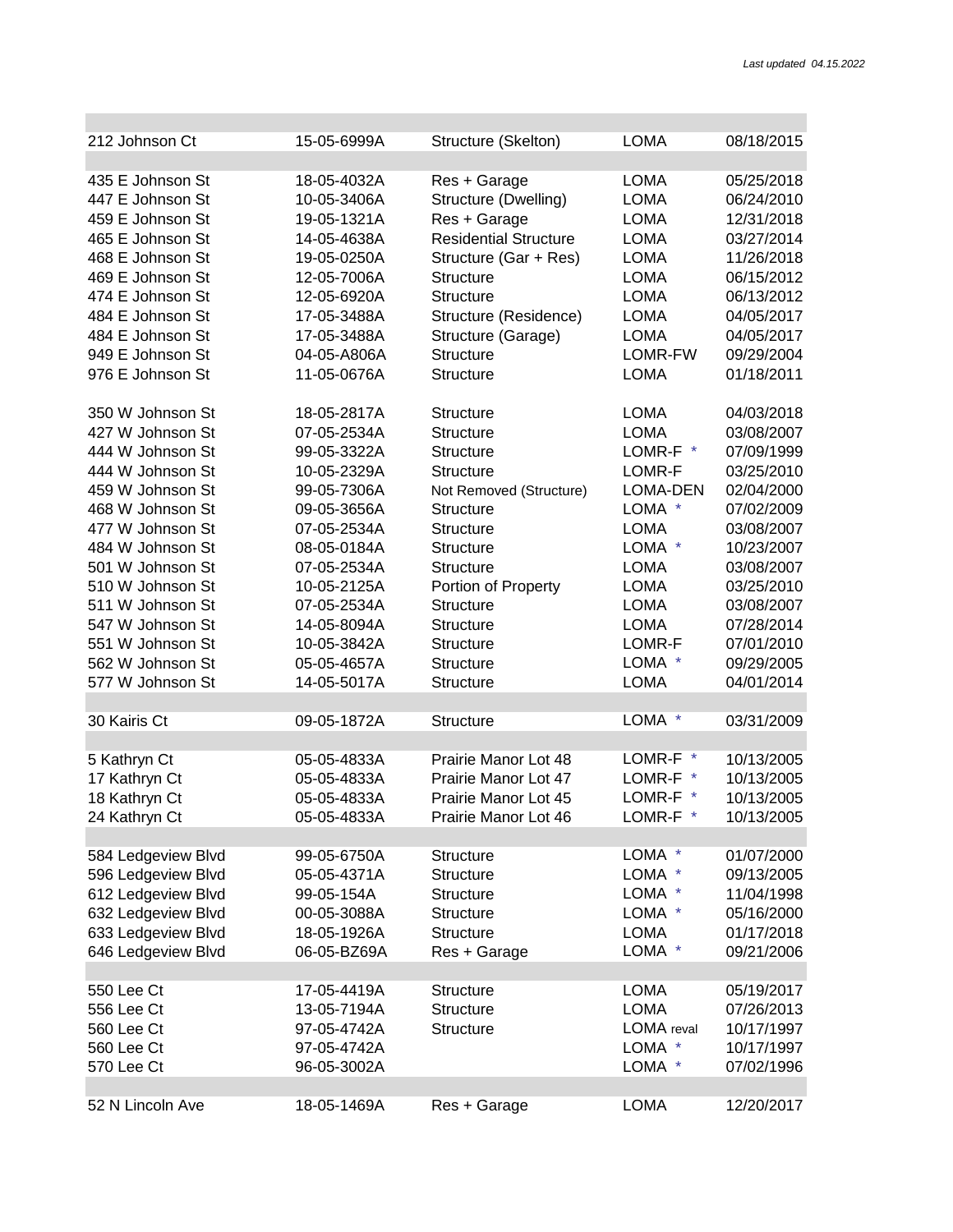| 156 N Lincoln Ave         | 05-05-3781A | Structure - not removed               | <b>LOMA-DEN</b> | 07/26/2005 |
|---------------------------|-------------|---------------------------------------|-----------------|------------|
| 31 S Lincoln Ave          | 17-05-4705A | Structure (Residence)                 | <b>LOMA</b>     | 06/02/2017 |
|                           |             |                                       |                 |            |
| 314 Linden St             | 08-05-0140A | <b>Structure</b>                      | LOMA *          | 10/23/2007 |
|                           |             |                                       |                 |            |
| Luco Road (Schubert Ln)   | 06-05-0213A | Portion of Property                   | LOMR-F *        | 12/13/2005 |
| Luco Road (Schubert Ln)   | 01-05-3768A | Portion of Property                   | LOMR-F *        | 01/18/2002 |
| 561 Luco Road             | 01-05-3768A | Portion of Property                   | LOMR-F *        | 01/18/2002 |
| 574/576 Luco Rd           | 07-05-3896A | Lot 41 (portion)                      | LOMC *          | 07/17/2007 |
| 582/584 Luco Rd           | 07-05-3896A | Lot 42 (portion)                      | LOMC *          | 07/17/2007 |
| 590/592 Luco Rd           | 07-05-3896A | Lot 43 (portion)                      | LOMC *          | 07/17/2007 |
| 600/608 Luco Rd           | 07-05-3896A | Lot $44 + S40'$ of Lot $45$ (portion) | LOMC *          | 07/17/2007 |
| 638/640 Luco Rd           | 07-05-3896A | Lot 1 (portion)                       | LOMC *          | 07/17/2007 |
| 638 Luco Rd               | 12-05-3080A | Structure (Unit 1)                    | <b>LOMA</b>     | 03/29/2012 |
| 648/650 Luco Rd           | 07-05-3896A | Lot 1 (portion)                       | LOMC *          | 07/17/2007 |
|                           |             |                                       |                 |            |
| 53 N Macy St              | 11-05-6815A | <b>Structure</b>                      | <b>LOMA</b>     | 06/28/2011 |
| 55 N Macy St              | 12-05-8721A | Portion of Property                   | <b>LOMA</b>     | 08/23/2012 |
| 321 N Macy St             | 00-05-1634A | <b>Structure</b>                      | LOMA *          | 02/29/2000 |
| 337 N Macy St             | 16-05-1515A | <b>Structure</b>                      | <b>LOMA</b>     | 01/06/2016 |
| 338 N Macy St             | 11-05-8767A | <b>Structure</b>                      | <b>LOMA</b>     | 09/15/2011 |
| 344 N Macy St             | 07-05-3060A | <b>Structure</b>                      | LOMA *          | 04/12/2007 |
| 345 N Macy St             | 04-05-A278A | <b>Structure</b>                      | LOMA *          | 08/11/2004 |
| 384 N Macy St             | 20-05-2212A | <b>Structure</b>                      | <b>LOMA</b>     | 03/16/2020 |
|                           |             |                                       |                 |            |
| 307 N Main St             | 12-05-0206A | Structure (Office)                    | <b>LOMA</b>     | 12/01/2011 |
| 346 N Main St             | 99-05-6664A | <b>Structure</b>                      | LOMA *          | 11/12/1999 |
| 416 N Main St             | 14-05-4022A | <b>Structure</b>                      | <b>LOMA</b>     | 03/03/2014 |
| 428 N Main St             | 08-05-1894A | <b>Structure</b>                      | LOMA *          | 04/30/2008 |
|                           |             |                                       |                 |            |
| 291 Marquette St          | 15-05-1861A | Res + Garage                          | <b>LOMA</b>     | 02/12/2015 |
| 296 Marquette St          | 01-05-891A  | Property                              | LOMA *          | 03/09/2001 |
| 327 Marquette St          | 21-05-3109A | <b>Structure</b>                      | <b>LOMA</b>     | 05/20/2021 |
| 330 Marquette St          | 04-05-1617A | <b>Structure</b>                      | LOMA *          | 01/30/2004 |
| 377 Marquette St          | 21-05-2169A | Res + Garage                          | <b>LOMA</b>     | 03/11/2021 |
| 401 Marquette St          | 20-05-0105A | <b>Structure</b>                      | <b>LOMA</b>     | 10/11/2019 |
|                           |             |                                       |                 |            |
| 435 Marshall Ave          | 04-05-A671A | Structure                             | LOMA *          | 09/29/2004 |
| 440 Marshall Ave          | 04-05-A671A | Structure                             | LOMA *          | 09/29/2004 |
| 441 Marshall Ave          | 04-05-A671A | <b>Structure</b>                      | LOMA *          | 09/29/2004 |
| 446 Marshall Ave          | 04-05-A671A | <b>Structure</b>                      | LOMA *          | 09/29/2004 |
| 446 Marshall Ave          | 14-05-5787A | Structure (Garage)                    | LOMA *          | 05/13/2014 |
| 447 Marshall Ave          | 13-05-0655A | Structure                             | <b>LOMA</b>     | 10/24/2012 |
| 452 Marshall Ave          | 04-05-A671A | <b>Structure</b>                      | LOMA *          | 09/29/2004 |
| 453 Marshall Ave          | 04-05-A671A | <b>Structure</b>                      | LOMA *          | 09/29/2004 |
| 454 Marshall Ave          | 04-05-A671A | <b>Structure</b>                      | LOMA *          | 09/29/2004 |
| 464 Marshall Ave          | 07-05-0061A | <b>Structure</b>                      | LOMA *          | 10/31/2006 |
|                           |             |                                       |                 |            |
| 465 Marshall Ave          | 03-05-1778A | <b>Residential Structure</b>          | LOMA *          | 02/12/2003 |
| 468 Marshall Ave          | 16-05-0945A | Res + Garage                          | LOMA            | 12/03/2015 |
| 469 Marshall Ave (Lot 23) | 15-05-5966A | Structure                             | <b>LOMA</b>     | 07/01/2015 |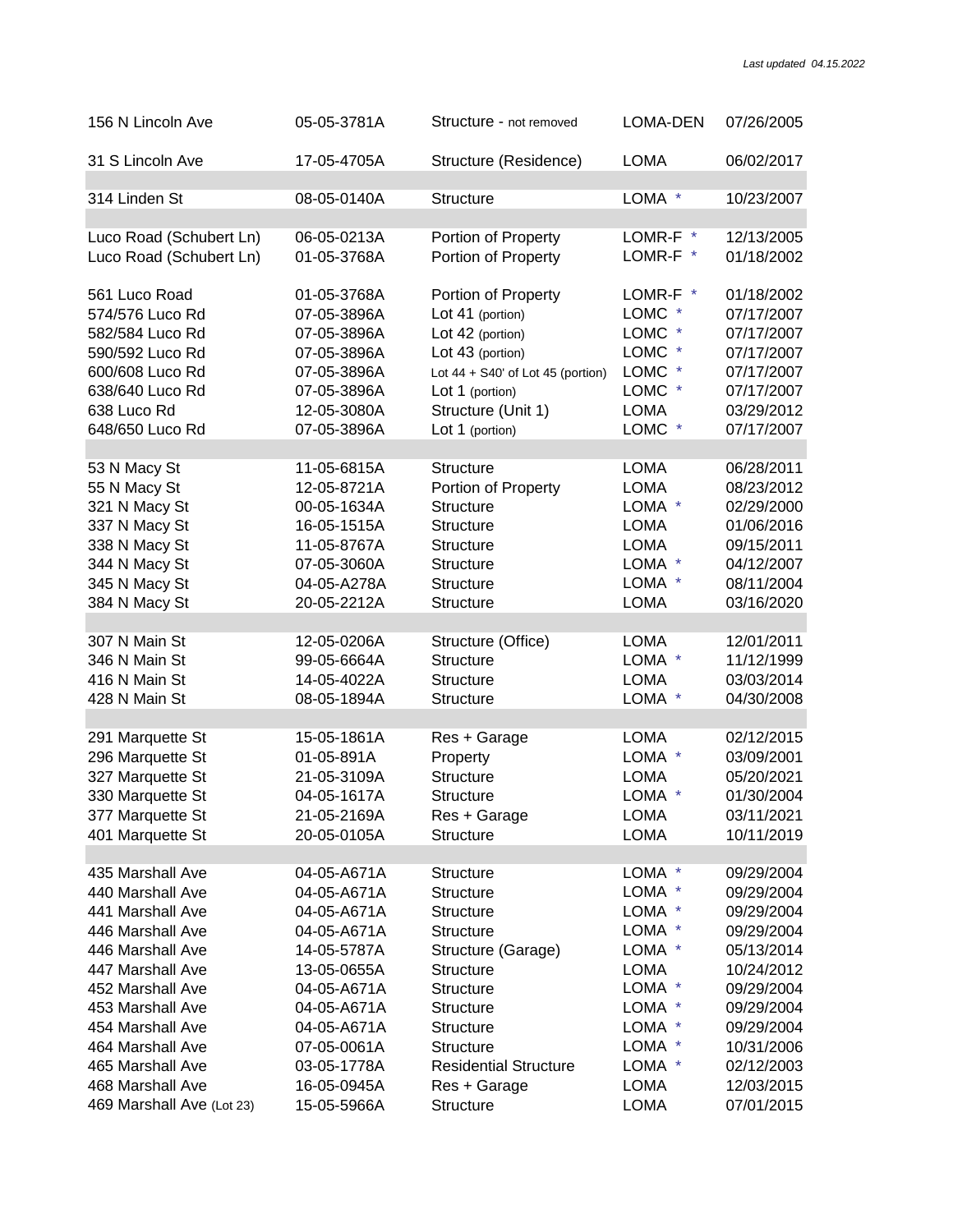| 479 Marshall Ave     | 12-05-7036A | Structure                    | <b>LOMA</b> | 06/18/2012 |
|----------------------|-------------|------------------------------|-------------|------------|
| 129 Marys Ave        | 02-05-1396A | <b>Structure</b>             | LOMA *      | 02/06/2002 |
| 143 Marys Ave        | 21-05-0414A | <b>Structure</b>             | <b>LOMA</b> | 10/29/2020 |
| 175 Marys Ave        | 13-05-3585A | <b>Structure</b>             | <b>LOMA</b> | 02/22/2013 |
| 182 Marys Ave        | 17-05-1345A | Res + Garage                 | <b>LOMA</b> | 12/27/2016 |
|                      |             |                              |             |            |
| 18 E McWilliams St   | 05-05-0123A | <b>Structure</b>             | LOMA *      | 10/29/2004 |
| 51 E McWilliams St   | 15-05-1750A | <b>Structure</b>             | <b>LOMA</b> | 12/17/2014 |
| 73 E McWilliams St   | 12-05-9807A | <b>Structure</b>             | <b>LOMA</b> | 08/20/2012 |
| 113 E McWilliams St  | 18-05-4935A | Res + Shed                   | <b>LOMA</b> | 07/12/2018 |
| 115 E McWilliams St  | 17-05-6702A | Res + Garage                 | <b>LOMA</b> | 09/07/2017 |
| 125 E McWilliams St  | 07-05-4034A | <b>Structure</b>             | LOMA *      | 06/05/2007 |
| 129 E McWilliams St  | 17-05-0826A | <b>Structure</b>             | <b>LOMA</b> | 12/05/2016 |
| 177 E McWilliams St  | 05-05-2038A | Not Removed (Structure)      | LOMA-DEN    | 03/11/2005 |
| 177 E McWilliams St  | 05-05-2584A | Structure                    | LOMA *      | 05/05/2005 |
| 183 E McWilliams St  | 04-05-3139A | <b>Residential Structure</b> | LOMA *      | 05/12/2004 |
| 273 E McWilliams St  | 06-05-BB72A | <b>Structure</b>             | LOMA *      | 04/18/2006 |
| 279 E McWilliams St  | 15-05-5953A | Res + Garage                 | <b>LOMA</b> | 07/08/2015 |
| 313 E McWilliams St  | 04-05-1473A | <b>Structure</b>             | LOMA *      | 02/13/2004 |
| 337 E McWilliams St  | 14-05-1734A | <b>Residential Structure</b> | <b>LOMA</b> | 12/12/2013 |
| 341 E McWilliams St  | 12-05-6014A | <b>Structure</b>             | <b>LOMA</b> | 05/17/2012 |
| 345 E McWilliams St  | 14-05-7024A | Res + Garage                 | <b>LOMA</b> | 07/24/2014 |
| 349 E McWilliams St  | 14-05-0542A | <b>Residential Structure</b> | <b>LOMA</b> | 10/31/2013 |
| 353 E McWilliams St  | 17-05-4882A | Res + Garage                 | <b>LOMA</b> | 06/13/2017 |
| 361 E McWilliams St  | 15-05-7879A | Res + Garage                 | <b>LOMA</b> | 10/13/2015 |
|                      |             |                              |             |            |
| 28 W McWilliams St   | 08-05-1502A | <b>Structure</b>             | LOMA *      | 01/22/2008 |
| 39 W McWilliams St   | 98-05-7004A | <b>Structures</b>            | <b>LOMA</b> | 10/21/1998 |
| 51 W McWilliams St   | 18-05-2945A | <b>Residential Structure</b> | <b>LOMA</b> | 03/21/2018 |
| 58 W McWilliams St   | 20-05-1914A | Structure                    | <b>LOMA</b> | 02/18/2020 |
| 63 W McWilliams St   | 04-05-0003A | <b>Residential Structure</b> | LOMA *      | 11/05/2003 |
| 69 W McWilliams St   | 18-05-3382A | <b>Structure</b>             | <b>LOMA</b> | 04/18/2018 |
| 74 W McWilliams St   | 04-05-2288A | Res + Garage                 | LOMA *      | 03/17/2004 |
| 114 W McWilliams St  | 14-05-8081A | <b>Structure</b>             | <b>LOMA</b> | 08/22/2014 |
| 121 W McWilliams St  | 17-05-5472A | Res + Garage                 | <b>LOMA</b> | 07/11/2017 |
| 123 W McWilliams St  | 18-05-2231A | Res + Garage                 | <b>LOMA</b> | 02/08/2018 |
| 151 W McWilliams St  | 11-05-6519A | <b>Structure</b>             | <b>LOMA</b> | 06/21/2011 |
| 154 W McWilliams St  | 10-05-2520A | <b>Structure</b>             | <b>LOMA</b> | 02/16/2010 |
|                      |             |                              |             |            |
| 86 Meadowbrook Blvd  | 08-05-3491A | Structure                    | LOMA *      | 06/05/2008 |
| 94 Meadowbrook Blvd  | 99-05-6368A | <b>Structure</b>             | LOMA *      | 11/19/1999 |
| 99 Meadowbrook Blvd  | 14-05-0447A | <b>Structure</b>             | <b>LOMA</b> | 10/17/2013 |
| 105 Meadowbrook Blvd | 18-05-1128A | Res + Garage                 | <b>LOMA</b> | 12/04/2017 |
| 111 Meadowbrook Blvd | 14-05-7018A | <b>Structure</b>             | <b>LOMA</b> | 06/16/2014 |
| 116 Meadowbrook Blvd | 03-05-1231A | <b>Structure</b>             | LOMA *      | 01/15/2003 |
| 117 Meadowbrook Blvd | 06-05-BT85A | Structure                    | LOMA *      | 08/02/2006 |
|                      |             |                              |             |            |
| 223 Melrose Blvd     | 12-05-0276A | <b>Structure</b>             | <b>LOMA</b> | 10/26/2011 |
|                      |             |                              |             |            |
| 591 E Merrill Ave    | 00-05-5888A | Not Removed (Portion of Lot) | LOMR-DEN    | 11/08/2000 |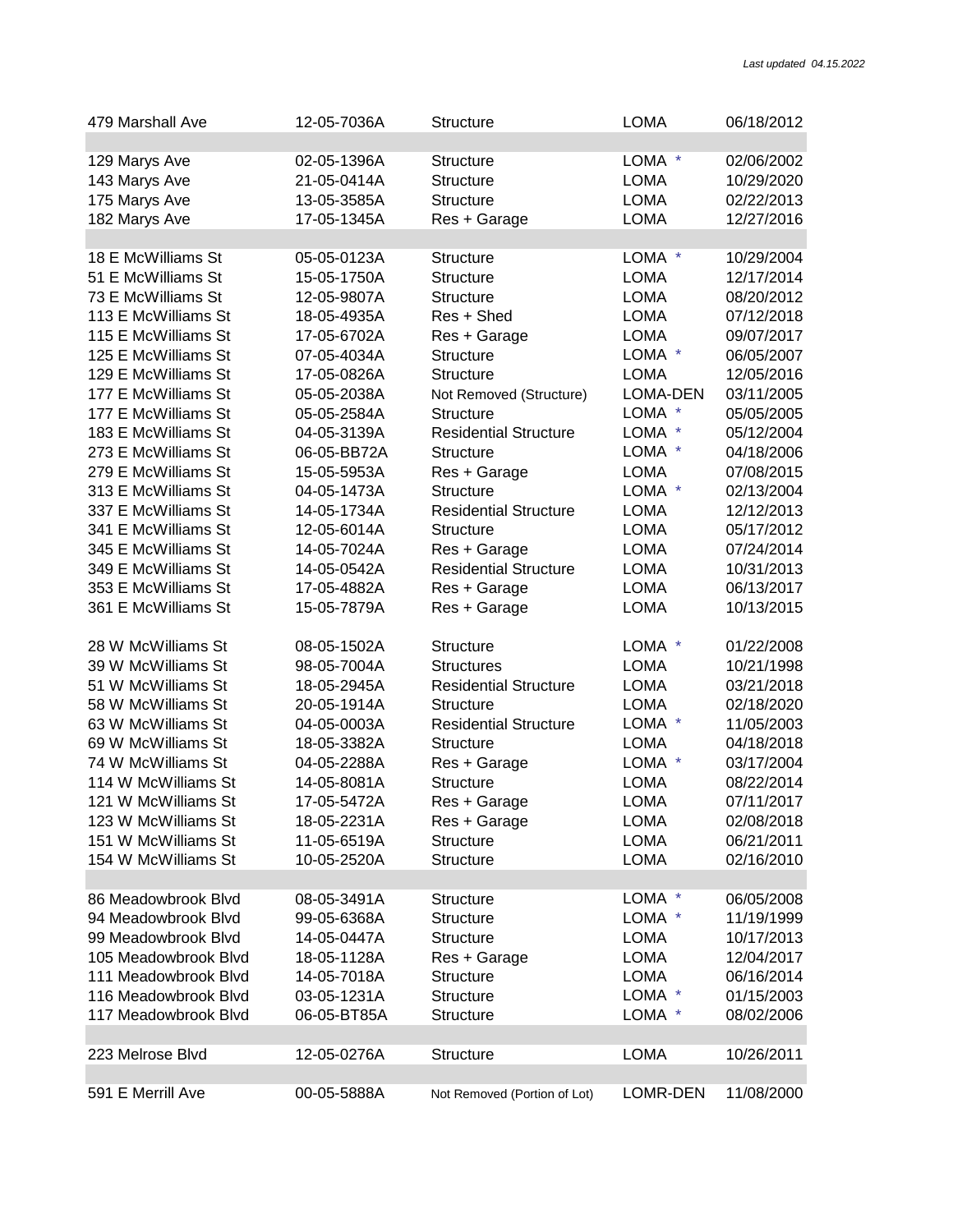| 591 E Merrill Ave      | 03-05-2451A | Portion of Property          | LOMR-F *    | 05/16/2003 |
|------------------------|-------------|------------------------------|-------------|------------|
| 310 N Military Rd      | 12-05-1022A | Structure                    | LOMA        | 11/15/2011 |
| 331 N Military Rd      | 14-05-4032A | <b>Structure</b>             | <b>LOMA</b> | 03/03/2014 |
| 379 N Military Rd      | 22-05-0256A | <b>Structure</b>             | <b>LOMA</b> | 10/27/2021 |
| 379 N Military Rd      | 22-05-0326A | Structure (Garage)           | <b>LOMA</b> | 11/02/2021 |
| 158 S Military Rd      | 16-05-1476A | <b>Structure</b>             | <b>LOMA</b> | 02/16/2016 |
| 158 S Military Rd      | 16-05-4037X | <b>Structure</b>             | <b>LOMA</b> | 04/14/2016 |
| 158 S Military Rd      | 16-05-4730A | Structure                    | <b>LOMA</b> | 07/15/2016 |
| 185 S Military Rd      | 15-05-7653A | <b>Structure</b>             | <b>LOMA</b> | 09/29/2015 |
| 235 S Military Rd      | 21-05-0337A | <b>Structure</b>             | <b>LOMA</b> | 11/03/2020 |
| 355 Mohawk Ave         | 16-05-0663A | <b>Structure</b>             | <b>LOMA</b> | 11/09/2015 |
| 385 Mohawk Ave         | 10-05-3770A | <b>Residential Structure</b> | <b>LOMA</b> | 05/18/2010 |
| 391 Mohawk Ave         | 16-05-4544A | <b>Structure</b>             | <b>LOMA</b> | 05/06/2016 |
| 401 Mohawk Ave         | 11-05-6467A | <b>Structure</b>             | <b>LOMA</b> | 06/17/2011 |
| 436 Mohawk Ave         | 09-05-4753A | <b>Structure</b>             | LOMA *      | 07/07/2009 |
| 436 Mohawk Ave         | 09-05-5190A | Structure (Garage)           | LOMA *      | 09/29/2009 |
| 90 N National Ave      | 17-05-0680A | <b>Structure</b>             | <b>LOMA</b> | 11/07/2016 |
| 334 N National Ave     | 17-05-5012A | Structure                    | <b>LOMA</b> | 06/22/2017 |
| 338 N National Ave     | 21-05-2945A | Res + Garage                 | <b>LOMA</b> | 05/06/2021 |
| 340 N National Ave     | 13-05-7895X | <b>Residential Structure</b> | <b>LOMA</b> | 08/27/2013 |
| 342 N National Ave     | 13-05-7338A | <b>Residential Structure</b> | <b>LOMA</b> | 08/20/2013 |
| 352 N National Ave     | 17-05-4529A | <b>Structure</b>             | <b>LOMA</b> | 05/26/2017 |
| 403 N National Ave     | 99-05-2226A | Res + Garage                 | LOMA *      | 02/19/1999 |
| 437 N National Ave     | 99-05-2614A | <b>Residential Structure</b> | LOMA *      | 04/14/1999 |
| 455/457 N National Ave | 10-05-7824A | <b>Structure</b>             | <b>LOMA</b> | 11/12/2010 |
| 313 S National Ave     | 10-05-2727A | Structures (Apts. 1-16)      | LOMR-FW     | 05/04/2010 |
| 470 Northgate St       | 02-05-4735A | <b>Residential Structure</b> | LOMA *      | 10/16/2002 |
| 473 Northgate St       | 16-05-5193A | <b>Structure</b>             | <b>LOMA</b> | 06/16/2016 |
| 479 Northgate St       | 20-05-4179A | <b>Structure</b>             | <b>LOMA</b> | 08/11/2020 |
| 491 Northgate St       | 13-05-1164A | Structure                    | <b>LOMA</b> | 11/13/2012 |
| 494 Northgate St       | 05-05-5497A | <b>Structure</b>             | LOMA *      | 11/16/2005 |
| 497 Northgate St       | 15-05-6915A | <b>Structure</b>             | <b>LOMA</b> | 08/18/2015 |
| 506 Northgate St       | 09-05-4068A | <b>Structure</b>             | LOMA *      | 06/24/2009 |
| 509 Northgate St       | 08-05-4795A | <b>Structure</b>             | LOMA *      | 09/18/2008 |
| 515 Northgate St       | 13-05-0622A | <b>Structure</b>             | <b>LOMA</b> | 12/06/2012 |
| 518 Northgate St       | 14-05-5893A | <b>Structure</b>             | <b>LOMA</b> | 05/12/2014 |
| 521 Northgate St       | 15-05-4792A | Res + Garage                 | <b>LOMA</b> | 05/15/2015 |
| 524 Northgate St       | 95-05-202A  |                              | LOMA *      | 12/09/1994 |
| 115 Northland Ave      | 19-05-1627A | Res + Garage                 | <b>LOMA</b> | 01/23/2019 |
| 245 Oak St             | 15-05-0654A | <b>Structure</b>             | <b>LOMA</b> | 11/12/2014 |
|                        |             |                              |             |            |
| 368 N Park Ave         | 12-05-4478A | <b>Residential Structure</b> | <b>LOMA</b> | 04/12/2012 |
| 372 N Park Ave         | 20-05-1043A | <b>Residential Structure</b> | <b>LOMA</b> | 12/06/2019 |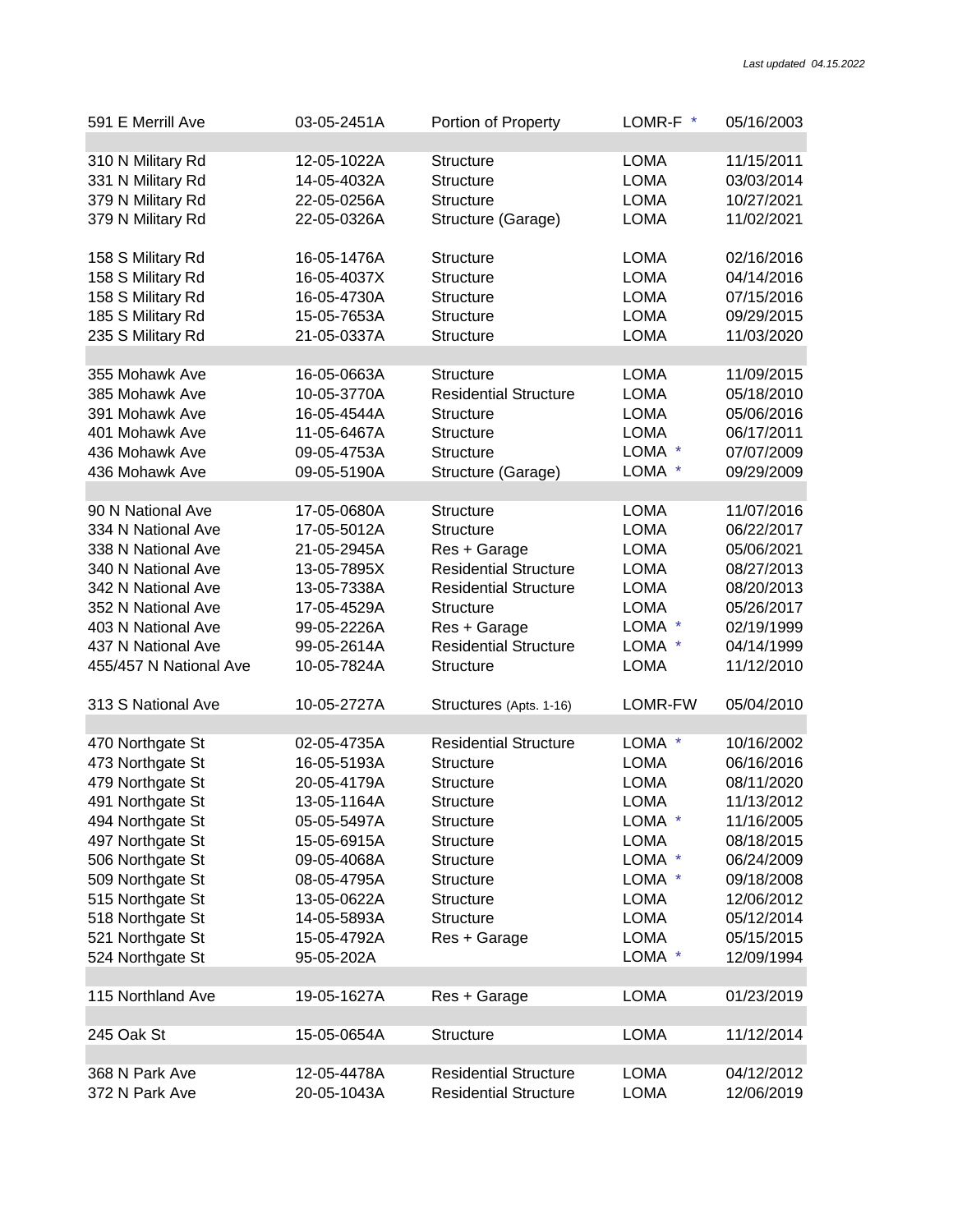| 380 N Park Ave          | 11-05-7112A | <b>Structure</b>             | <b>LOMA</b>     | 06/12/2011 |
|-------------------------|-------------|------------------------------|-----------------|------------|
| 384 N Park Ave          | 09-05-3751A | <b>Structure</b>             | LOMA *          | 05/29/2009 |
| 406 N Park Ave          | 13-05-7588A | <b>Residential Structure</b> | <b>LOMA</b>     | 08/22/2013 |
| 414 N Park Ave          | 04-05-0190A | <b>Residential Structure</b> | LOMA *          | 11/15/2003 |
| 417 N Park Ave          | 17-05-6536A | Res + Garage                 | <b>LOMA</b>     | 08/31/2017 |
| 442 N Park Ave          | 11-05-9203A | <b>Structure</b>             | <b>LOMA</b>     | 10/03/2011 |
| 445 N Park Ave          | 08-05-0623A | <b>Structure</b>             | LOMA *          | 12/06/2007 |
| 446 N Park Ave          | 20-05-3877A | <b>Structure</b>             | <b>LOMA</b>     | 07/21/2020 |
| 449 N Park Ave          | 06-05-0529A |                              | <b>LOMA-DEN</b> | 12/29/2005 |
|                         |             | Not Removed (Structures)     |                 |            |
| 471 N Park Ave          | 11-05-6019A | <b>Structure</b>             | <b>LOMA</b>     | 06/07/2011 |
| 500 N Park Ave          | 00-05-0648A | Not Removed (Structure)      | LOMA-DEN        | 06/15/2000 |
| 524 N Park Ave          | 18-05-3857A | Main Building + Garage       | <b>LOMA</b>     | 05/23/2018 |
| 409 Pearl Lane          | 06-05-BE23A | Structure                    | LOMA *          | 04/25/2006 |
|                         |             |                              |                 |            |
| 411/413 N Peters Ave    | 07-05-0146A | <b>Structure</b>             | LOMA *          | 11/16/2006 |
| 417/419 N Peters Ave    | 07-05-0146A | <b>Structure</b>             | LOMA *          | 11/16/2006 |
| 423/427 N Peters Ave    | 07-05-0146A | <b>Structure</b>             | LOMA *          | 11/16/2006 |
| 431/433 N Peters Ave    | 07-05-0146A | <b>Structure</b>             | LOMA *          | 11/16/2006 |
| 437/439 N Peters Ave    | 08-05-1496A | <b>Structure</b>             | LOMA *          | 01/24/2008 |
|                         |             |                              | LOMA *          | 11/16/2006 |
| 443/445 N Peters Ave    | 07-05-0146A | <b>Structure</b>             |                 |            |
| 650 N Peters Ave        | 16-05-5439C | <b>Structure</b>             | <b>LOMA</b>     | 09/21/2016 |
| 71 Pheasant Dr          | 12-05-8644A | <b>Residential Structure</b> | LOMR-F          | 09/13/2012 |
|                         |             |                              |                 |            |
| 397 Portage St          | 20-05-4976A | <b>Structure</b>             | <b>LOMA</b>     | 09/24/2020 |
| 402 Portage St          | 07-05-6128A | <b>Structure</b>             | LOMA *          | 10/04/2007 |
| 417 Portage St          | 11-05-877A  | <b>Structure</b>             | <b>LOMA</b>     | 09/15/2011 |
| 431 Portage St          | 01-05-1274A | Res + Garage                 | LOMA *          | 04/18/2001 |
| 435 Portage St          | 00-05-5362A | <b>Residential Structure</b> | LOMA *          | 09/29/2000 |
|                         |             |                              |                 |            |
| 436 Portage St          | 06-05-1071A | <b>Structure</b>             | LOMA *          | 01/26/2006 |
| 457 Portage St          | 10-05-4848A | <b>Structure</b>             | <b>LOMA</b>     | 07/08/2010 |
| 472 Portage St          | 20-05-4430A | Structure + Garage           | <b>LOMA</b>     | 08/25/2020 |
| 480 Portage St          | 16-05-7367A | Res + Garage                 | <b>LOMA</b>     | 10/14/2016 |
| 481 Portage St          | 18-05-3885A | <b>Structure</b>             | <b>LOMA</b>     | 05/15/2018 |
| 509 Portage St          | 01-05-2403A | <b>Residential Structure</b> | LOMA *          | 05/18/2001 |
| 511 Portage St          | 19-05-4978A | <b>Structure</b>             | <b>LOMA</b>     | 09/05/2019 |
| 521 Portage St          | 05-05-3904A | Structure                    | LOMA *          | 08/18/2005 |
|                         |             |                              |                 |            |
| Prairie Manor Lots 6-12 | 98-05-988A  | Portion of Property          | LOMA *          | 01/14/1998 |
| 103/105 Prairie Rd      | 05-05-1071A | <b>Structure</b>             | LOMA *          | 01/12/2005 |
| 109/111 Prairie Rd      | 02-05-0823A | <b>Structure</b>             | LOMA *          | 02/22/2002 |
| 137 Prairie Rd          |             | <b>Structure</b>             | LOMA *          | 03/13/2002 |
|                         | 02-05-1921A |                              |                 |            |
| 141 Prairie Rd          | 04-05-2425A | <b>Structure</b>             | LOMA *          | 03/17/2004 |
| 639 N Prairie Rd        | 05-05-4833A | Prairie Manor Lot 29         | LOMR-F *        | 10/13/2005 |
| 647 N Prairie Rd        | 05-05-4833A | Prairie Manor Lot 28         | LOMR-F *        | 10/13/2005 |
| 655 N Prairie Rd        | 05-05-4833A | Prairie Manor Lot 27         | LOMR-F *        | 10/13/2005 |
| 665 N Prairie Rd        | 05-05-4833A | Prairie Manor Lot 26         | LOMR-F *        | 10/13/2005 |
| 673 N Prairie Rd        | 05-05-4833A | Prairie Manor Lot 25         | LOMR-F *        | 10/13/2005 |
| 683 N Prairie Rd        | 05-05-4833A | Prairie Manor Lot 24         | LOMR-F *        | 10/13/2005 |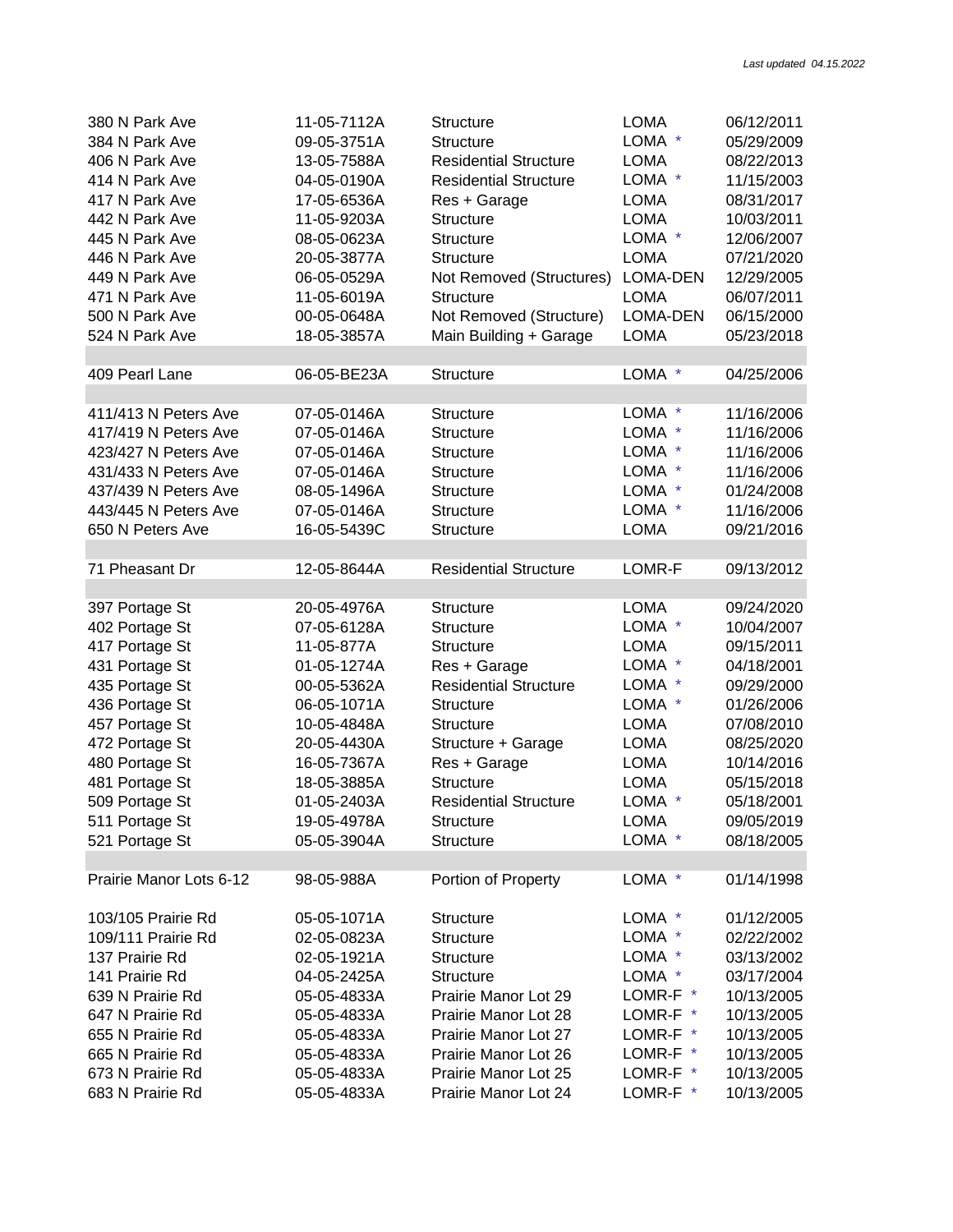e e

| 593 Prairie Pkwy         | 98-05-988A  | Prairie Manor Lot 7               | LOMA *          | 01/14/1998 |
|--------------------------|-------------|-----------------------------------|-----------------|------------|
| 603 Prairie Pkwy         | 98-05-988A  | Prairie Manor Lot 8               | LOMA *          | 01/14/1998 |
| 615 Prairie Pkwy         | 98-05-988A  | Prairie Manor Lot 9               | LOMA *          | 01/14/1998 |
| 621 Prairie Pkwy         | 98-05-988A  | Prairie Manor Lot 10              | LOMA *          | 01/14/1998 |
| 633 Prairie Pkwy         | 98-05-988A  | Prairie Manor Lot 11              | LOMA *          | 01/14/1998 |
| 633 Prairie Pkwy         | 04-05-3504A | <b>Structure</b>                  | <b>LOMA</b>     | 06/04/2004 |
| 641 Prairie Pkwy         | 98-05-988A  | Prairie Manor Lot 12              | LOMA *          | 01/14/1998 |
| 651 Prairie Pkwy         | 05-05-4833A | Prairie Manor Lot 13              | LOMR-F *        | 10/13/2005 |
| 659 Prairie Pkwy         | 05-05-4833A | Prairie Manor Lot 14              | LOMR-F *        | 10/13/2005 |
| 667 Prairie Pkwy         | 05-05-4833A | Prairie Manor Lot 15              | LOMR-F *        | 10/13/2005 |
| 672 Prairie Pkwy         | 05-05-4833A | Prairie Manor Lot 49              | LOMR-F *        | 10/13/2005 |
| 679 Prairie Pkwy         | 05-05-4833A | Prairie Manor Lot 16              | LOMR-F *        | 10/13/2005 |
| 684 Prairie Pkwy         | 05-05-4833A | Prairie Manor Lot 50              | LOMR-F *        | 10/13/2005 |
| 687 Prairie Pkwy         | 05-05-4833A | Prairie Manor Lot 17              | LOMR-F *        | 10/13/2005 |
|                          |             |                                   |                 |            |
| 97 N Reserve Ave         | 16-05-3625A | <b>Structure</b>                  | <b>LOMA</b>     | 03/25/2016 |
|                          |             |                                   |                 |            |
| 11-13-15-17 Riverside Ct | 97-05-1156A | Structure                         | LOMA *          | 01/21/1997 |
| 11-13-15-17 Riverside Ct | 95-05-1752A | <b>Structure</b>                  | LOMA *          | 10/11/1995 |
| 19-21-23-25 Riverside Ct | 95-05-1752A | <b>Structure</b>                  | <b>LOMA</b>     | 10/11/1995 |
| 18-20-22-24 Riverside Ct | 14-05-7701A | Structure (Units 5-6-7-8)         | <b>LOMA</b>     | 08/14/2014 |
|                          |             |                                   |                 |            |
| 343 Roosevelt St         | 13-05-7796A | <b>Structure</b>                  | <b>LOMA</b>     | 08/22/2013 |
| 365 Roosevelt St         | 00-05-5230A | <b>Structure</b>                  | LOMA *          | 10/27/2000 |
| 366 Roosevelt St         | 02-05-1917A | <b>Structure</b>                  | LOMA *          | 03/08/2002 |
| 374 Roosevelt St         | 10-05-5065A | <b>Structure</b>                  | <b>LOMA</b>     | 07/13/2010 |
| 375 Roosevelt St         | 10-05-3463A | <b>Structure</b>                  | <b>LOMA</b>     | 05/04/2010 |
| 386 Roosevelt St         | 14-05-4735A | <b>Residential Structure</b>      | <b>LOMA</b>     | 04/01/2014 |
| 389 Roosevelt St         | 10-05-5315A | <b>Structure</b>                  | <b>LOMA</b>     | 07/29/2010 |
| 403 Roosevelt St         | 16-05-4587A | <b>Structure</b>                  | <b>LOMA</b>     | 05/10/2016 |
| 450 Roosevelt St         | 08-05-4792A | <b>Structure</b>                  | LOMA *          | 09/18/2008 |
| 451 Roosevelt St         | 14-05-6931A | <b>Structure</b>                  | <b>LOMA</b>     | 06/11/2014 |
| 479 Roosevelt St         | 99-05-7072A | Structure not removed             | <b>LOMA-DEN</b> | 01/28/2000 |
| 485 Roosevelt St         | 21-05-2564A | <b>Structure</b>                  | <b>LOMA</b>     | 04/15/2021 |
| 486 Roosevelt St         | 13-05-0214A | <b>Structure</b>                  | <b>LOMA</b>     | 10/09/2012 |
| 491 Roosevelt St         | 03-05-2792A | Structure                         | LOMA *          | 04/23/2003 |
| 492 Roosevelt St         | 11-05-3840A | <b>Structure</b>                  | LOMA            | 05/17/2011 |
| 497 Roosevelt St         | 99-05-7072A | Not Removed (Structure)           | <b>LOMA-DEN</b> | 01/28/2000 |
| 497 Roosevelt St         | 04-05-397A  | <b>Residential Structure</b>      | LOMA *          | 08/06/2004 |
| 498 Roosevelt St         | 09-05-5636A | <b>Structure</b>                  | LOMA *          | 10/13/2009 |
| 504 Roosevelt St         | 02-05-4736A | <b>Residential Structure</b>      | LOMA *          | 10/11/2002 |
| 509 Roosevelt St         | 12-05-0999A | <b>Structure</b>                  | <b>LOMA</b>     | 11/14/2011 |
| 510 Roosevelt St         | 03-05-1795A | Out As Shown (OAS)                | LOMA-OAS*       | 03/07/2003 |
|                          |             |                                   |                 |            |
| 308 Ruggles St           | 14-05-3514A | <b>Residential Structure</b>      | <b>LOMA</b>     | 02/02/2014 |
| 350 Ruggles St           | 20-05-1850A | <b>Residential Structure</b>      | <b>LOMA</b>     | 04/24/2020 |
| 350 Ruggles St           | 20-05-1850A | Structure (Garage)                | LOMA-OAS*       | 04/24/2020 |
|                          |             |                                   |                 |            |
| 575 Sarah Dr             | 07-05-3896A | Lot 52 (S41') (portion)           | LOMC *          | 07/17/2007 |
| 589 Sarah Dr             | 07-05-3896A | Lot 51 + N33' of Lot 52 (portion) | LOMC *          | 07/17/2007 |
|                          |             |                                   |                 |            |

п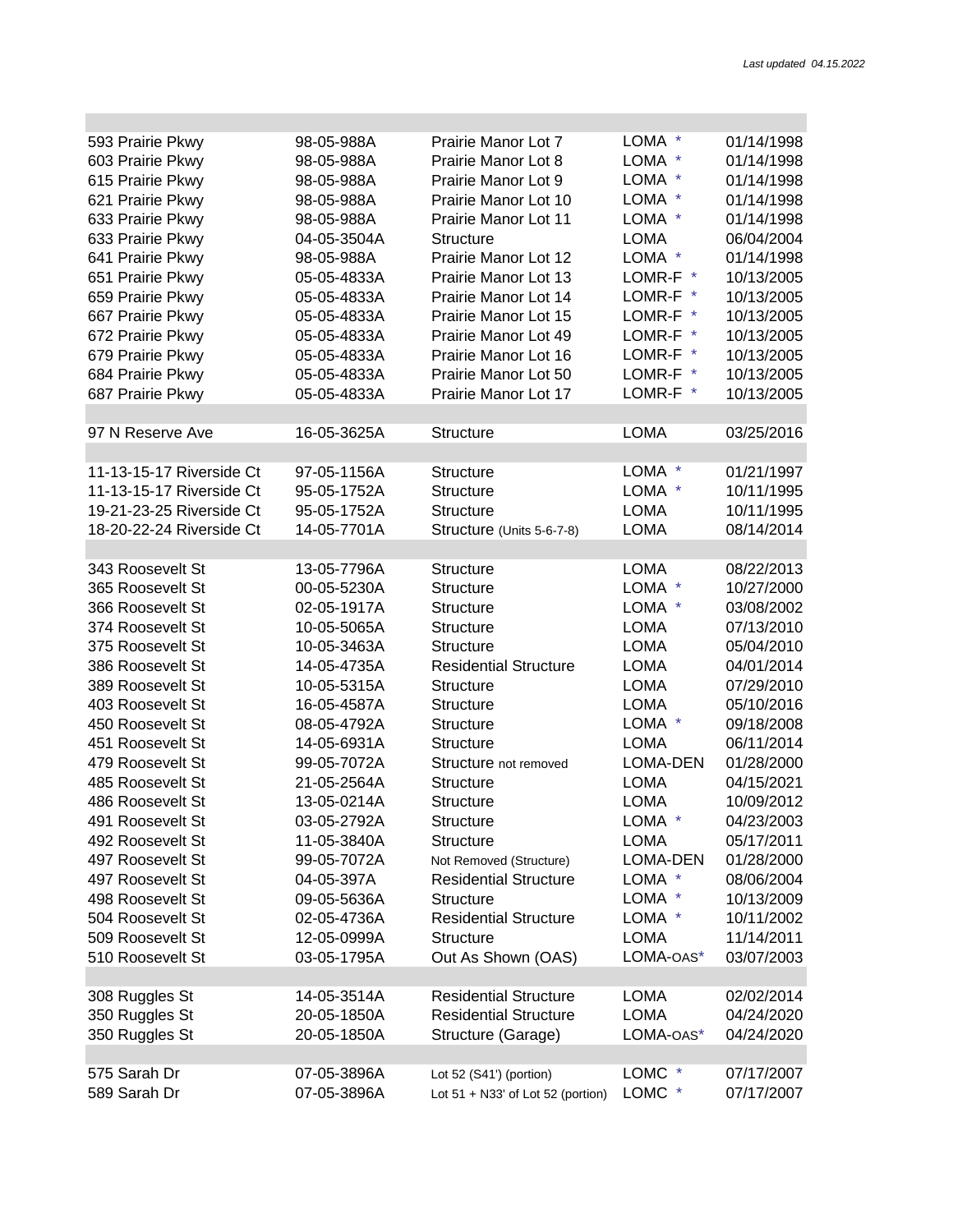| 595 Sarah Dr       | 07-05-3896A | Lot $50 + S37'$ of Lot 49 (portion)   | LOMC *      | 07/17/2007 |
|--------------------|-------------|---------------------------------------|-------------|------------|
| 611 Sarah Dr       | 07-05-3896A | Lot $48 + N37'$ of Lot $49$ (portion) | LOMC *      | 07/17/2007 |
|                    |             |                                       |             |            |
| 440 Satterlee St   | 12-05-9051A | <b>Structure</b>                      | LOMR-FW     | 10/11/2012 |
|                    |             |                                       |             |            |
| 10 Schubert Ln     | 01-05-3768A | Portion of Property                   | LOMR-F *    | 01/18/2002 |
| 18 Schubert Ln     | 01-05-3768A | Portion of Property                   | LOMR-F *    | 01/18/2002 |
| 22 Schubert Ln     | 01-05-3768A | Portion of Property                   | LOMR-F *    | 01/18/2002 |
| 24 Schubert Ln     | 01-05-3768A | Portion of Property                   | LOMR-F *    | 01/18/2002 |
| 24 Schubert Ln     | 11-05-1873A | Structure (Unit 6)                    | <b>LOMA</b> | 01/25/2011 |
|                    |             |                                       | LOMR-F *    |            |
| 28 Schubert Ln     | 01-05-3768A | Portion of Property                   |             | 01/18/2002 |
| 28 Schubert Ln     | 14-05-8116A | Structure (Unit 5)                    | <b>LOMA</b> | 08/05/2014 |
| 42 Schubert Ln     | 01-05-3768A | Portion of Property                   | LOMR-F *    | 01/18/2002 |
| 42 Schubert Ln     | 11-05-1876A | Structure (Unit 7)                    | <b>LOMA</b> | 01/25/2011 |
| 50 Schubert Ln     | 01-05-3768A | Portion of Property                   | LOMR-F *    | 01/18/2002 |
| 53 Schubert Ln     | 11-05-1875A | Structure (Unit 10)                   | <b>LOMA</b> | 01/25/2011 |
| 75 Schubert Ln     | 21-05-1211A | Structure (Unit 15)                   | <b>LOMA</b> | 01/08/2021 |
| 77 Schubert Ln     | 16-05-3849A | Structure (Unit 14)                   | <b>LOMA</b> | 04/05/2016 |
| 102 Schubert Ln    | 11-05-1914A | Structure (Unit 17)                   | <b>LOMA</b> | 02/16/2011 |
|                    |             |                                       |             |            |
| 180/182 E Scott St | 19-05-2377A | <b>Structure</b>                      | <b>LOMA</b> | 03/22/2019 |
| 237 E Scott St     | 98-05-3850A | <b>Structures</b>                     | LOMA *      | 06/10/1998 |
| 249 E Scott St     | 14-05-0456A | <b>Structure</b>                      | <b>LOMA</b> | 10/17/2013 |
| 252 E Scott St     | 20-05-3837A | <b>Structure</b>                      | <b>LOMA</b> | 07/17/2020 |
| 267 E Scott St     | 19-05-3626A | <b>Structure</b>                      | <b>LOMA</b> | 06/12/2019 |
| 273 E Scott St     | 12-05-4382A | <b>Structure</b>                      | <b>LOMA</b> | 03/28/2012 |
| 276 E Scott St     | 14-05-5247A | <b>Residential Structure</b>          | <b>LOMA</b> | 04/22/2014 |
| 282 E Scott St     | 19-05-3716A | <b>Structure</b>                      | <b>LOMA</b> | 06/20/2019 |
| 293 E Scott St     |             |                                       |             |            |
|                    | 20-05-2856A | <b>Structure</b>                      | <b>LOMA</b> | 05/08/2020 |
| 346 E Scott St     | 21-05-1448A | <b>Structure</b>                      | <b>LOMA</b> | 01/29/2021 |
| 354 E Scott St     | 11-05-4614A | <b>Structure</b>                      | <b>LOMA</b> | 03/28/2011 |
| 358 E Scott St     | 18-05-6059A | Structure (Res) + Garage              | <b>LOMA</b> | 09/07/2018 |
| 367 E Scott St     | 06-05-C138A | Structure + Garage                    | LOMA *      | 09/19/2006 |
| 373 E Scott St     | 22-05-0120A | <b>Structure</b>                      | <b>LOMA</b> | 10/14/2021 |
| 573 E Scott St     | 09-05-3807A | <b>Structure</b>                      | LOMA *      | 07/14/2009 |
| 578/580 E Scott St | 10-05-3545A | <b>Residential Structure</b>          | <b>LOMA</b> | 05/06/2010 |
| 585/587 E Scott St | 10-05-4452A | <b>Residential Structure</b>          | <b>LOMA</b> | 06/10/2010 |
|                    |             |                                       |             |            |
| 263 W Scott St     | 07-05-1920A | Structure                             | <b>LOMA</b> | 01/30/2007 |
| 474 W Scott St     | 16-05-0901A | <b>Structure</b>                      | <b>LOMA</b> | 11/17/2015 |
| 478 W Scott St     | 16-05-0570A | <b>Structure</b>                      | <b>LOMA</b> | 12/01/2015 |
| 590 W Scott St     | 16-05-2921A | Structure + Garage                    | <b>LOMA</b> | 02/22/2016 |
| 609 W Scott St     | 15-05-2599A | Res + Garage                          | <b>LOMA</b> | 03/03/2015 |
| 639/645 W Scott St | 94-05-190A  | <b>Structure</b>                      | LOMA *      | 05/20/1994 |
| 665 W Scott St     | 10-05-5959A | Portion of Property                   | <b>LOMA</b> | 08/17/2010 |
| 745/761 W Scott St | 94-05-190A  | <b>Structure</b>                      | LOMA *      | 05/20/1994 |
|                    |             |                                       |             |            |
| 755 Security Dr    | 06-05-BE23A | <b>Structure</b>                      | LOMA *      | 04/25/2006 |
|                    |             |                                       |             |            |
| 160 N Seymour St   | 19-05-2814A | Res + Garage                          | <b>LOMA</b> | 04/23/2019 |
| 163 N Seymour St   | 15-05-6504A | <b>Structure</b>                      | <b>LOMA</b> | 07/23/2015 |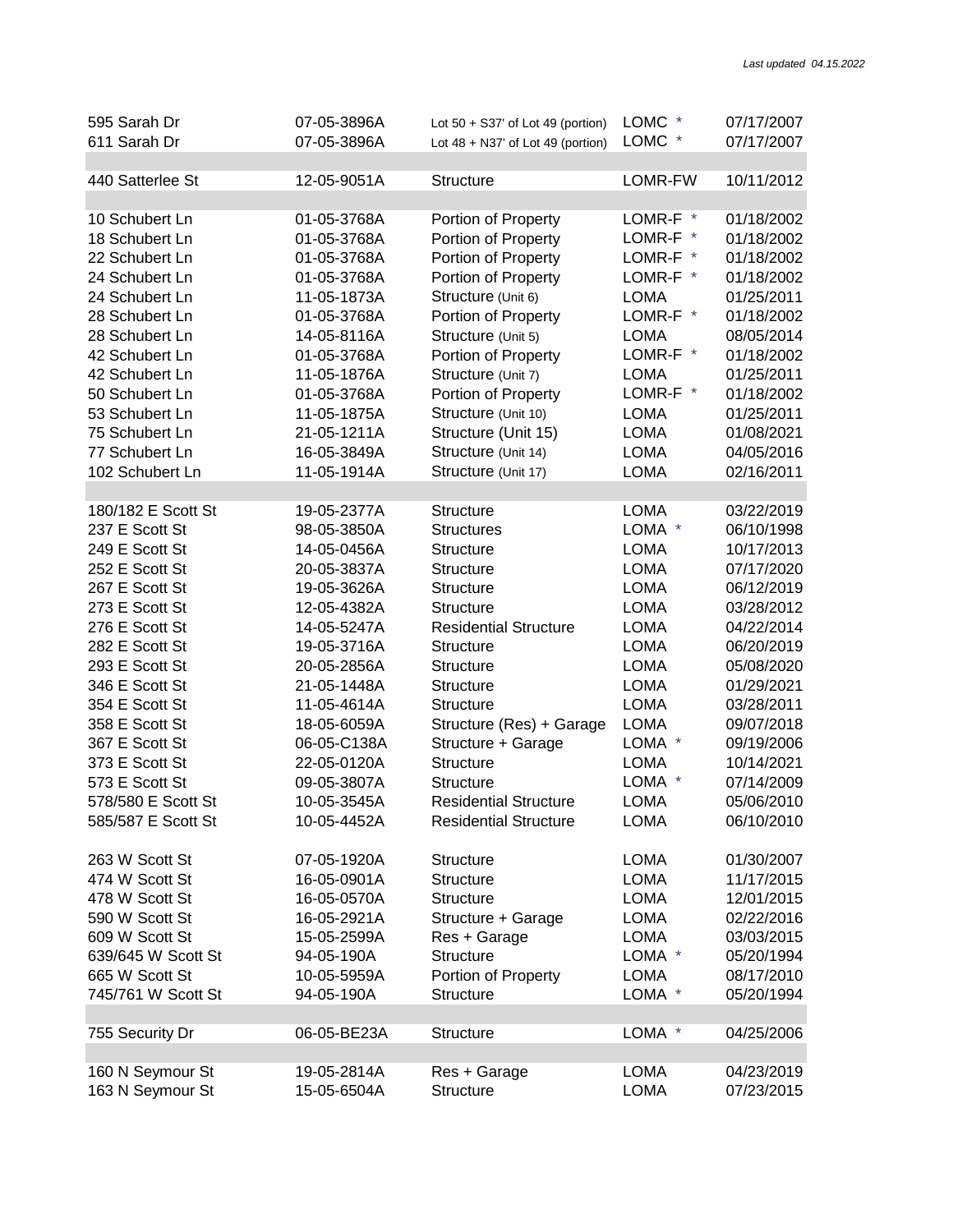| 171 N Seymour St           | 16-05-3387A         | <b>Structure</b>             | <b>LOMA</b> | 03/29/2016 |
|----------------------------|---------------------|------------------------------|-------------|------------|
| 172 N Seymour St           | 10-05-2034A         | <b>Structure</b>             | <b>LOMA</b> | 01/14/2010 |
| 176 N Seymour St           | 20-05-0153A         | <b>Structure</b>             | <b>LOMA</b> | 10/31/2019 |
| 179 N Seymour St           | 12-05-0271A         | <b>Structure</b>             | <b>LOMA</b> | 10/19/2011 |
| 218 N Seymour St           | 99-05-3220A         | Structure (Dwelling)         | LOMA *      | 03/31/1999 |
| 228 N Seymour St           | 01-05-3050A         | Structure (Dwelling)         | LOMA *      | 07/25/2001 |
| 233 N Seymour St           | 99-05-6396A         | Not Removed (Structure)      | LOMA-DEN    | 09/10/1999 |
|                            | 00-05-1058A         | <b>Structure</b>             | <b>LOMA</b> | 01/21/2000 |
| 233 N Seymour St           |                     | Revalidated 06-05-B057V      |             |            |
| 233 N Seymour St           | 99-05-3220A 3/31/99 |                              | LOMC *      | 11/05/2009 |
| 261 N Seymour St           | 07-05-2534A         | <b>Structure</b>             | <b>LOMA</b> | 03/08/2007 |
| 265 N Seymour St           | 05-05-4490A         | <b>Structure</b>             | LOMA *      | 09/20/2005 |
| 278/280 N Seymour St       | 06-05-BD81A         | <b>Structure</b>             | <b>LOMA</b> | 05/04/2006 |
| 370 N Seymour St           | 07-05-211A          | Structure (Unit 2)           | LOMA *      | 02/15/2007 |
| 376 N Seymour St           | 07-05-211A          | Structure (Unit 4)           | LOMA *      | 02/15/2007 |
| 382 N Seymour St           | 07-05-211A          | Structure (Unit 3)           | LOMA *      | 02/15/2007 |
| 388 N Seymour St           | 07-05-2111A         | Structure (Unit 1)           | LOMA *      | 02/15/2007 |
| 421/423 N Seymour St       | 13-05-6974A         | <b>Structure</b>             | <b>LOMA</b> | 09/26/2013 |
| 427/429 N Seymour St       | 13-05-4087A         | <b>Structure</b>             | <b>LOMA</b> | 03/28/2013 |
| 435/437 N Semour St        | 12-05-1768A         | <b>Structure</b>             | <b>LOMA</b> | 01/05/2012 |
| 448 N Seymour St           | 17-05-0885A         | Portion of Property          | <b>LOMA</b> | 12/06/2016 |
|                            |                     |                              |             |            |
| 24/26 Sibley St            | 16-05-1972A         | Structure                    | <b>LOMA</b> | 01/15/2016 |
| 57 Sibley St               | 97-05-5470A         | <b>Structure</b>             | LOMA *      | 01/30/1998 |
| 207 Sibley St              | 14-05-8709A         | Res + Garage + Shed          | <b>LOMA</b> | 09/23/2014 |
| 342 Sibley St              | 15-05-7190A         | <b>Structure</b>             | <b>LOMA</b> | 08/24/2015 |
|                            |                     | <b>Residential Structure</b> | <b>LOMA</b> | 05/09/2013 |
| 378 Sibley St              | 13-05-4325A         |                              |             |            |
| 386 Sibley St              | 17-05-6497A         | Res + Garage                 | <b>LOMA</b> | 08/29/2017 |
| 412 Sibley St              | 18-05-1052A         | <b>Structure</b>             | <b>LOMA</b> | 12/21/2017 |
|                            |                     |                              |             |            |
| 271 Southview Rd           | 96-05-082A          | Lot 27 Southview Acres       | LOMC *      | 04/01/1996 |
|                            |                     |                              |             |            |
| <b>Spring Lake Estates</b> | 08-05-3070A         | Portion of Property          | LOMR-F      | 08/21/2008 |
|                            |                     |                              |             |            |
| 953 Springs Rd             | 96-05-082A          | Lot 46 Southview Acres       | LOMC *      | 04/01/1996 |
| 959 Springs Rd             | 96-05-082A          | Lot 47 Southview Acres       | LOMC *      | 04/01/1996 |
| 965 Springs Rd             | 96-05-082A          | Lot 48 Southview Acres       | LOMC *      | 04/01/1996 |
| 966 Springs Rd             | 96-05-082A          | Lot 45 Southview Acres       | LOMC *      | 04/01/1996 |
| 973 Springs Rd             | 96-05-082A          | Lot 49 Southview Acres       | LOMC *      | 04/01/1996 |
| 979 Springs Rd             | 96-05-082A          | Lot 50 Southview Acres       | LOMC *      | 04/01/1996 |
| 985 Springs Rd             | 96-05-082A          | Lot 51 Southview Acres       | LOMC *      | 04/01/1996 |
| 1044 Springs Rd            | 09-05-2756A         | <b>Structure</b>             | LOMA *      | 05/14/2009 |
| 1045 Springs Rd            | 09-05-3039A         | <b>Structure</b>             | LOMA *      | 06/11/2009 |
|                            |                     |                              |             |            |
| 270 Stow St                | 14-05-0458A         | <b>Structure</b>             | LOMA        | 10/17/2013 |
| 301 Stow St                | 15-05-3841A         | Res + Garage                 | LOMA        | 04/16/2015 |
| 315 Stow St                | 13-05-1981A         | <b>Structure</b>             | LOMA        | 12/18/2012 |
| 339 Stow St                | 15-05-5240A         | <b>Structure</b>             | LOMA        | 06/05/2015 |
| 349 Stow St                |                     |                              |             | 06/22/2018 |
|                            | 18-05-4553A         | Res + Garage                 | LOMA        |            |
|                            |                     |                              |             |            |
| 258 Superior St            | 16-05-1514A         | Res + Garage                 | <b>LOMA</b> | 12/15/2015 |
|                            |                     |                              |             |            |
| 299 Taft St                | 06-05-BU11A         | Structure                    | LOMA *      | 08/02/2006 |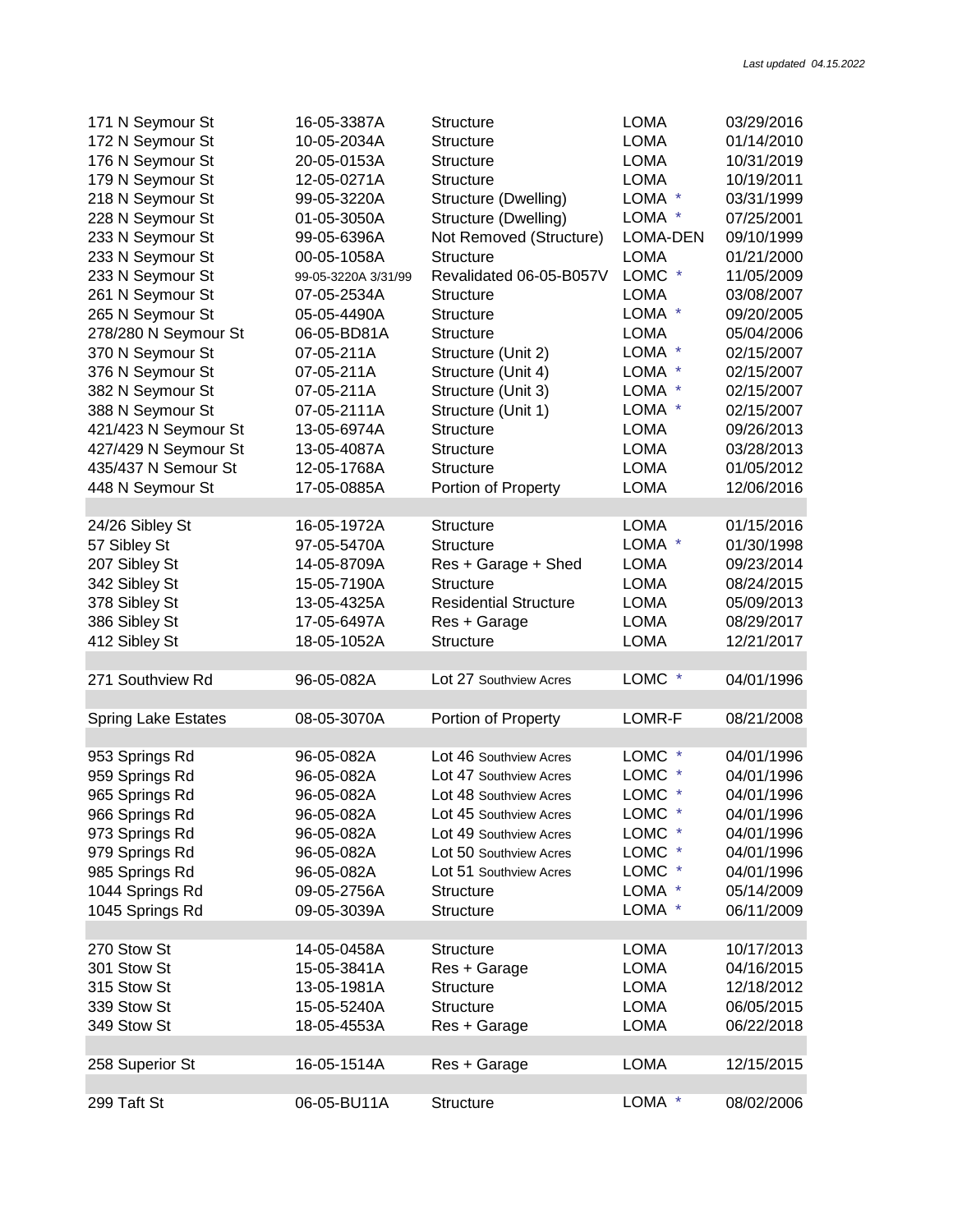| 317 Taft St                  | 08-05-1190A  | <b>Structure</b>             | LOMA *      | 01/31/2008 |
|------------------------------|--------------|------------------------------|-------------|------------|
| 325 Taft St                  | 08-05-0743A  | <b>Structure</b>             | LOMA *      | 12/31/2007 |
| 349 Taft St                  | 08-05-4526A  | <b>Structure</b>             | LOMA *      | 09/16/2008 |
| 363 Taft St                  | 04-05-A392A  | <b>Structure</b>             | LOMA *      | 08/23/2004 |
| 376 Taft St                  | 19-05-3281A  | <b>Structure</b>             | <b>LOMA</b> | 05/21/2019 |
| 377 Taft St                  | 08-05-4425A  | <b>Structure</b>             | LOMA *      | 08/19/2008 |
| 383 Taft St                  | 14-05-2001A  | <b>Structure</b>             | <b>LOMA</b> | 12/16/2013 |
| 387 Taft St                  | 12-05-0617A  | <b>Structure</b>             | <b>LOMA</b> | 10/27/2011 |
| 394 Taft St                  | 12-05-8701A  | <b>Structure</b>             | <b>LOMA</b> | 08/10/2012 |
| 409 Taft St                  | 07-05-4054A  | <b>Structure</b>             | LOMA *      | 06/05/2007 |
| 417 Taft St                  | 10-05-2924A  | <b>Structure</b>             | LOMA *      | 04/08/2010 |
| 421 Taft St                  | 12-05-5981A  | Structure                    | <b>LOMA</b> | 05/16/2012 |
| 433 Taft St                  | 08-05-0188A  | Structure                    | LOMA *      | 10/25/2007 |
| 446 Taft St                  | 14-05-0685A  | Structure                    | <b>LOMA</b> | 10/17/2013 |
| 454 Taft St                  | 07-05-5793A  | Structure                    | LOMA *      | 09/18/2007 |
| 457 Taft St                  | 199107231FIA |                              | LOMA *      | 06/03/1991 |
| 469 Taft St                  | 10-05-2992A  | <b>Residential Structure</b> | <b>LOMA</b> | 04/13/2010 |
|                              |              |                              |             | 12/01/2011 |
| 475 Taft St                  | 12-05-1476A  | <b>Structure</b>             | <b>LOMA</b> |            |
| 476 Taft St                  | 10-05-2924A  | <b>Structure</b>             | LOMA *      | 04/08/2010 |
| 476 Taft St                  | 07-05-5867A  | <b>Structure</b>             | <b>LOMA</b> | 09/18/2007 |
| 481 Taft St                  | 01-05-2710A  | Structure - not removed      | LOMA-DEN    | 06/29/2001 |
| 482 Taft St                  | 17-05-3742A  | <b>Structure</b>             | <b>LOMA</b> | 04/14/2017 |
| 487 Taft St                  | 17-05-1861A  | <b>Structure</b>             | <b>LOMA</b> | 01/18/2017 |
| 494 Taft St                  | 14-05-6981A  | <b>Residential Structure</b> | <b>LOMA</b> | 07/17/2014 |
| 494 Taft St                  | 15-05-0057A  | <b>Residential Structure</b> | <b>LOMA</b> | 10/28/2014 |
| 500 Taft St                  | 16-05-1298A  | Res + Garage                 | <b>LOMA</b> | 01/05/2016 |
| 512 Taft St                  | 15-05-1429A  | <b>Structure</b>             | <b>LOMA</b> | 12/04/2014 |
| 518 Taft St                  | 09-05-4857A  | <b>Structure</b>             | LOMA *      | 09/10/2009 |
| 529 Taft St                  | 11-05-0457A  | <b>Structure</b>             | <b>LOMA</b> | 12/16/2010 |
| 535 Taft St                  | 11-05-0401A  | <b>Residential Structure</b> | <b>LOMA</b> | 11/09/2010 |
|                              |              |                              |             |            |
| 419 Tompkins St              | 08-05-4540A  | <b>Structure</b>             | LOMA *      | 08/19/2008 |
| 440 Tompkins St              | 14-05-7584A  | Res + Garage                 | <b>LOMA</b> | 08/12/2014 |
|                              |              |                              |             |            |
| 500 Van Dyne Rd              | 12-05-7765A  | <b>Structure</b>             | <b>LOMA</b> | 07/10/2012 |
| 540 Van Dyne Rd              | 02-05-1102A  | Apartment + Garage           | LOMA *      | 01/16/2002 |
| 550 Van Dyne Rd              | 97-05-5152A  | Property                     | LOMA        | 11/14/1997 |
|                              |              |                              |             |            |
| 551 Vermont St               | 11-05-4659A  | <b>Structure</b>             | <b>LOMA</b> | 03/29/2011 |
|                              |              |                              |             |            |
| 108 Walnut Street            | 22-05-1484A  | Res + Garage                 | <b>LOMA</b> | 03/09/2022 |
| 155 Walnut Street            | 17-05-7047A  | <b>Structure</b>             | <b>LOMA</b> | 09/25/2017 |
|                              |              |                              |             |            |
| 570 Water St                 | 13-05-8225A  | <b>Structure</b>             | <b>LOMA</b> | 09/09/2013 |
|                              |              |                              |             |            |
| 236 Weis Ave                 | 15-05-7413A  | Dwelling + Garage            | <b>LOMA</b> | 09/17/2015 |
| 240 Weis Ave                 | 15-05-4986A  | <b>Structure</b>             |             | 05/26/2015 |
|                              |              |                              |             |            |
| 101 Western Ave              |              |                              | LOMA *      |            |
| 101 Western Ave (Reissuance) | 05-05-5161A  | Structure                    |             | 11/01/2005 |
|                              | 13-05-7228A  | <b>Structure</b>             | <b>LOMA</b> | 08/20/2013 |
| 156 Western Ave              | 14-05-7697A  | Structure                    | <b>LOMA</b> | 07/11/2014 |
| 337 Western Ave              | 16-05-0966A  | Res + Garage                 | <b>LOMA</b> | 12/01/2015 |